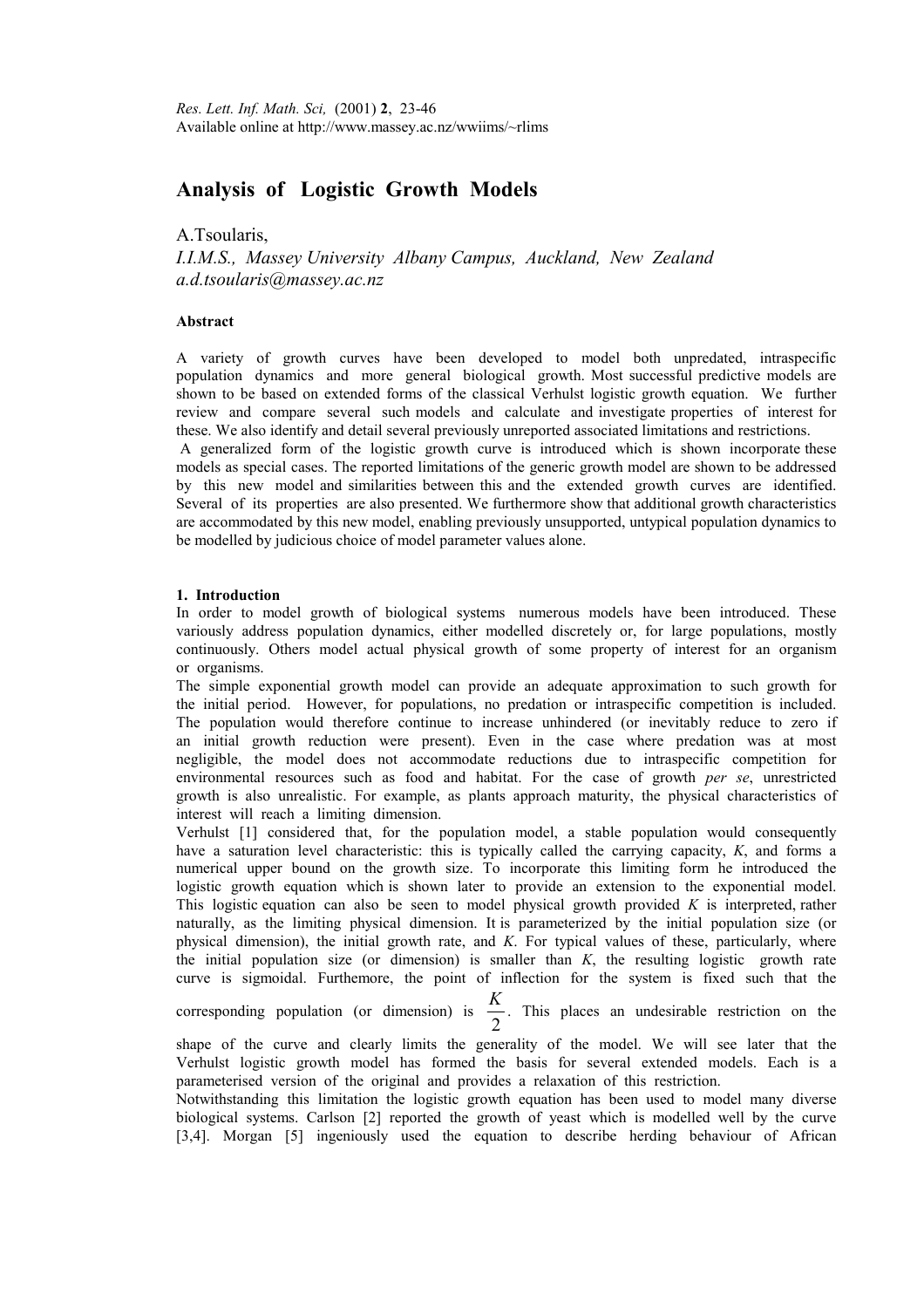elephants. Krebs [6] also used the Verhulst logistic equation to fit to population data for Peruvian anchovies.

There have been applications of the logistic model outside the field of Biology also. Fisher and Pry [7] have successfully exploited the logistic model to describe the market penetration of many new products and technologies. In this particular application of the logistic model *N* represents a

measure of the market already captured and *<sup>K</sup>*  $\frac{K-N}{K-N}$  that for the fraction of the market remaining

to be captured. Marchetti and Nakicenovic [8] have given a summary of world energy usage and source substitution by employing the logistic model. Herman and Montroll [9] have shown that as basic an evolutionary process as the industrial revolution may also be modelled by logistic dynamics. Here, as the industrial revolution evolved, the fraction of the labour force in agriculture declined while the fraction in industry grew.

In this paper we present the major models of this form. We identify the population (or dimension) corresponding to the characteristic point of inflection for each and compare and contrast these. We also present previously unreported properties of these models. Finally, we introduce a generalized logistic equation which incorporates all these as special cases. We also investigate properties of this model.

### **2. The Logistic Growth Curve**

The simplest realistic model of population dynamics is the one with exponential growth

$$
\frac{dN}{dt} = rN
$$

with solution

$$
N(t) = N_0 e^{rt}
$$

where *r* is the *intrinsic growth rate* and represents growth rate per capita. To remove unrestricted growth Verhulst [1] considered that a stable population would have a saturation level characteristic of the environment. To achieve this the exponential model was augmented by a multiplicative factor,  $1 - \frac{K}{K}$  $1-\frac{N}{\sigma}$ , which represents the fractional deficiency of the current size from the saturation level, *K*.

In Lotka's analysis [10] of the logistic growth concept the rate of population growth,  $\frac{d\vec{r}}{dt}$  $\frac{dN}{dx}$ , at

any moment  $t$  is a function of the population size at that moment,  $N(t)$ , namely,

$$
\frac{dN}{dt} = f(N)
$$

Since a zero population has zero growth, *N=*0 is an algebraic root of the yet unknown function *f*(*N*). By expanding *f*(*N*) as a Taylor series near *N*=0 and setting *f*(0)=0 Lotka obtained the following power series

$$
f(N) = Nf'(0) + \frac{N^2}{2} f''(0)
$$

$$
=N\left[f'(0)+\frac{N}{2}f''(0)\right]
$$

where higher terms are assumed negligible.

By setting  $f'(0) = r$  and *K*  $f''(0) = -\frac{2r}{r}$ , where *r* is the intrinsic growth rate of the population and *K* is the *carrying capacity*, one is led to the *Verhulst logistic equation*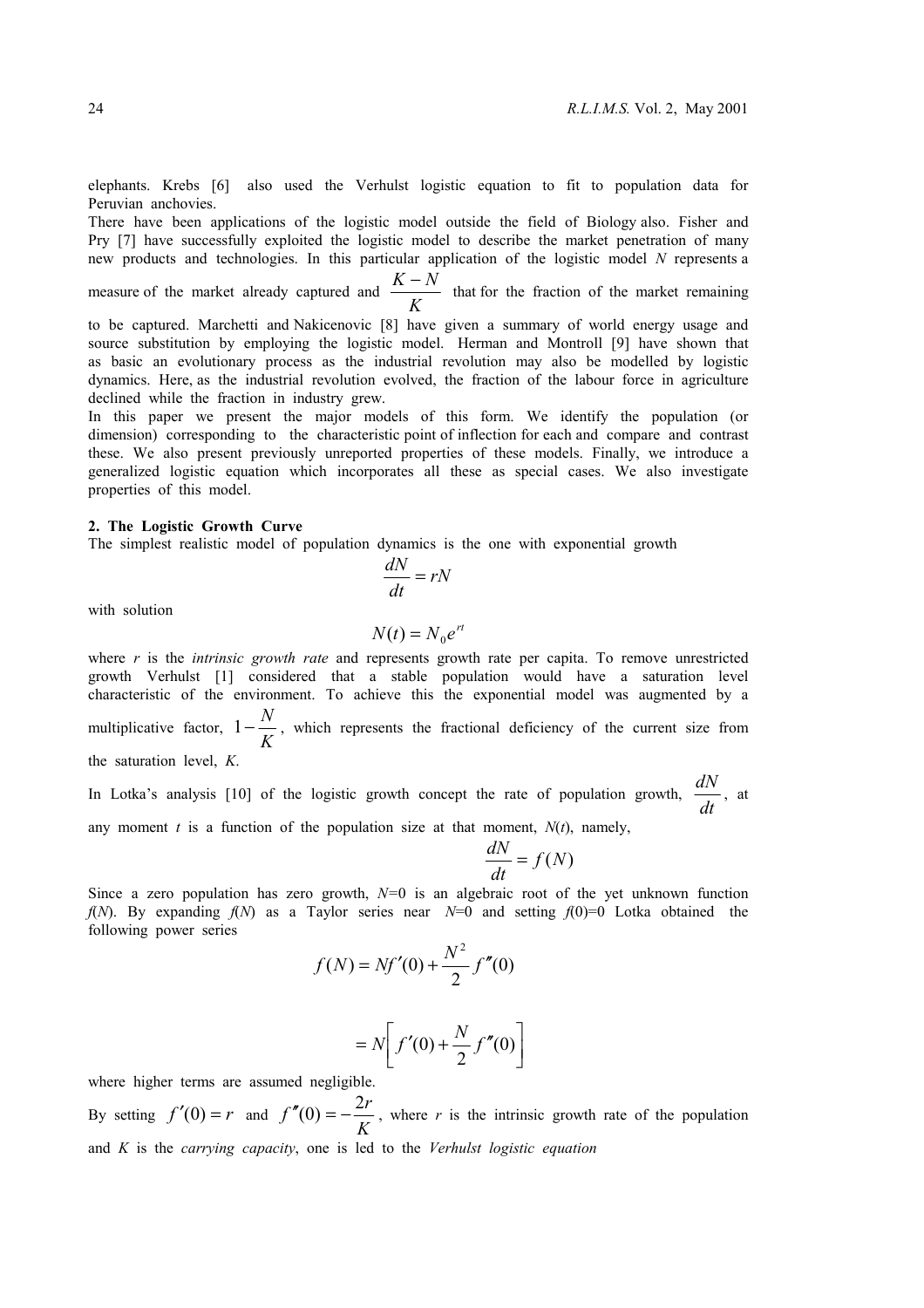*A. Tsoularis,* Analysis of Logistic Growth Models 25

$$
\frac{dN}{dt} = rN\left(1 - \frac{N}{K}\right) \tag{1}
$$

The Verhulst logistic equation is also referred to in the literature as the Verhulst-Pearl equation after Verhulst, who first derived the curve, and Pearl [11], who used the curve to approximate population growth in the United States in 1920.

Equation (1) has solution

$$
N(t) = \frac{KN_0}{(K - N_0)e^{-rt} + N_0}
$$
 (2)

where  $N_0$  is the population size at time  $t = 0$ . The three key features of the logistic growth are:

- *(i)*  $\lim_{t \to \infty} N(t) = K$ , the population will ultimately reach its carrying capacity.
- *(ii)* The relative growth rate,  $\frac{1}{\sqrt{1-x^2}}$ , *dt dN*  $\frac{du}{dx}$ , declines linearly with increasing population size.
- *(iii)* The population at the inflection point (where growth rate is maximum),  $N_{inf}$ , is exactly half the carrying capacity,  $N_{inf} = \frac{1}{2}$  $=\frac{K}{\epsilon}$ .

For  $r > 0$ , the resulting growth curve has a sigmoidal shape and, from (2), is asymptotic to the carrying capacity. When  $r < 0$  and a reduction in the growth rate per capita is present, the growth curve is asymptotic to zero leading to population extinction. In the trivial case of no intrinsic growth rate,  $r = 0$ , the population remains static at the initial value of  $N_0$ . Population biologists and ecologists are interested mainly in the case where  $r > 0$  and we restrict our investigations to this case in this paper.

Figure 1 depicts several logistic curves for various such values of *r* with  $N_0=10$ ,  $K=100$ . The larger the *r* the faster in time the curve reaches the carrying capacity *K*. Figure 2 illustrates the fact that the population at the inflection point,  $N_{\text{inf}} = \frac{K}{2} = 50$ , regardless of the value assumed by the intrinsic growth rate, *r*.

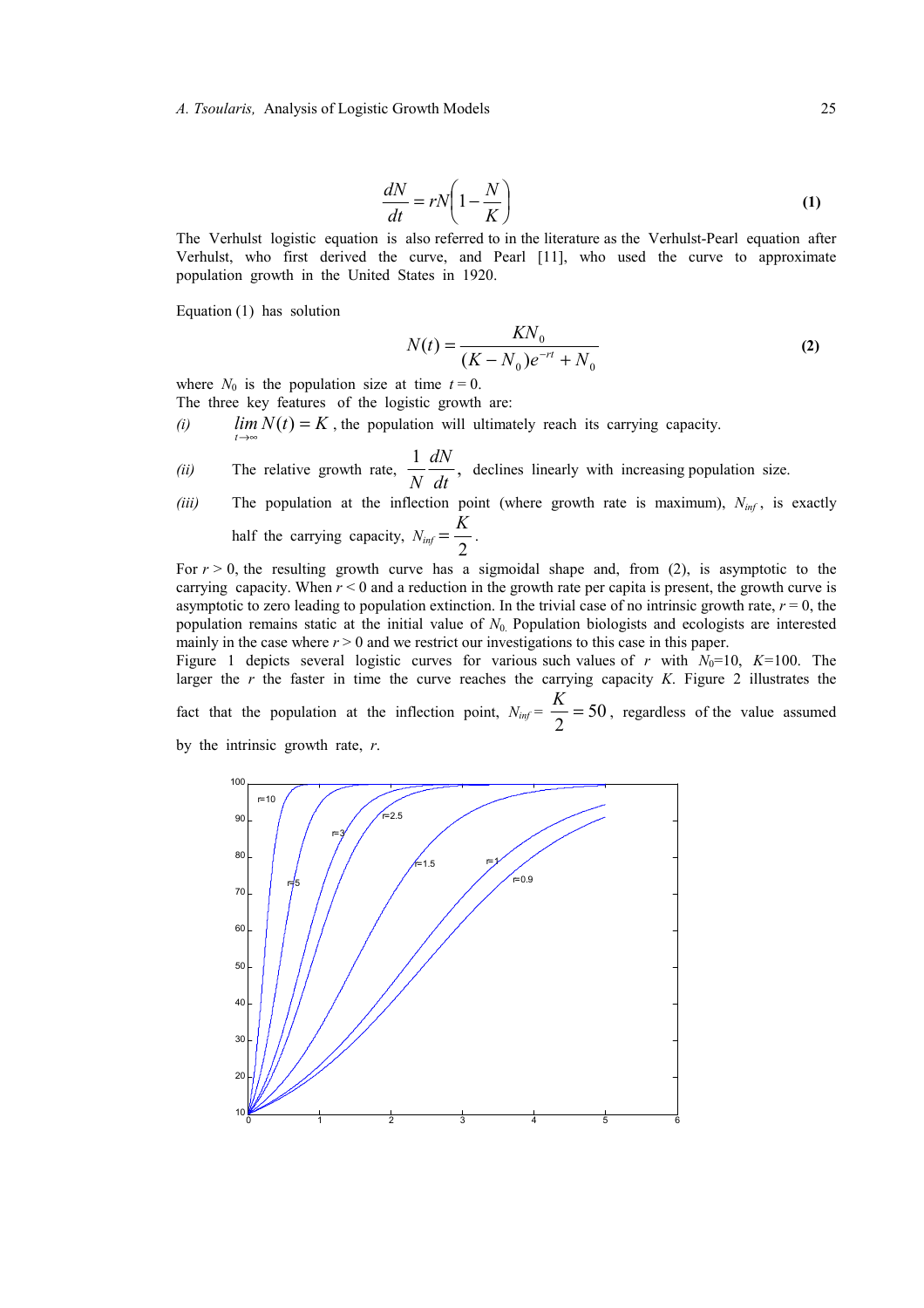

Figure 1. The evolution of population size in time for the Verhulst logistic growth.

Figure 2. Plots of the growth rate versus population size for the Verhulst logistic growth.

### **3. Extended Logistic Growth Models**

Since the original work of Verhulst [1] and Pearl and Reed [11] there have been several contributions suggesting alternative functional forms, *f*(*N*), for growth whilst retaining the sigmoid and asymptotic property of the Verhulst logistic curve. In the plant sciences, Richards [12] was the first to apply a growth equation developed first by Von Bertalanffy [13] to describe the growth of animals. Richards growth curve was used for fitting experimental data by Nelder [14], who used the term *generalized logistic equation* to describe the equation. Blumberg [15] introduced the *hyperlogistic equation* as a generalization of Richards' equation. Turner and coauthors [16,17] suggested a further generalization of the logistic growth and termed their equation *the generic logistic equation*. In a more recent survey paper Buis [18] revisited the previous works on logistic growth functions and outlined some of their respective properties.

In this section we derive several well known growth functions which extend the standard Verhulst equation. In addition, we examine the presence or absence of the sigmoid feature that characterizes most growth curves and is responsible for the existence of an inflection point.

#### **3.1 Generic Growth Function**

Turner and co-authors [17] proposed a modified Verhulst logistic equation which they termed the generic growth function. This has the form

$$
\frac{dN}{dt} = rN^{1+\beta(1-\gamma)} \left[ 1 - \left(\frac{N}{K}\right)^{\beta} \right]^{\gamma}
$$
 (3)

where  $\beta$ ,  $\gamma$  are positive exponents and  $\gamma < 1 + \frac{1}{\beta}$  $\lt 1 + \frac{1}{\epsilon}$ . This has the solution,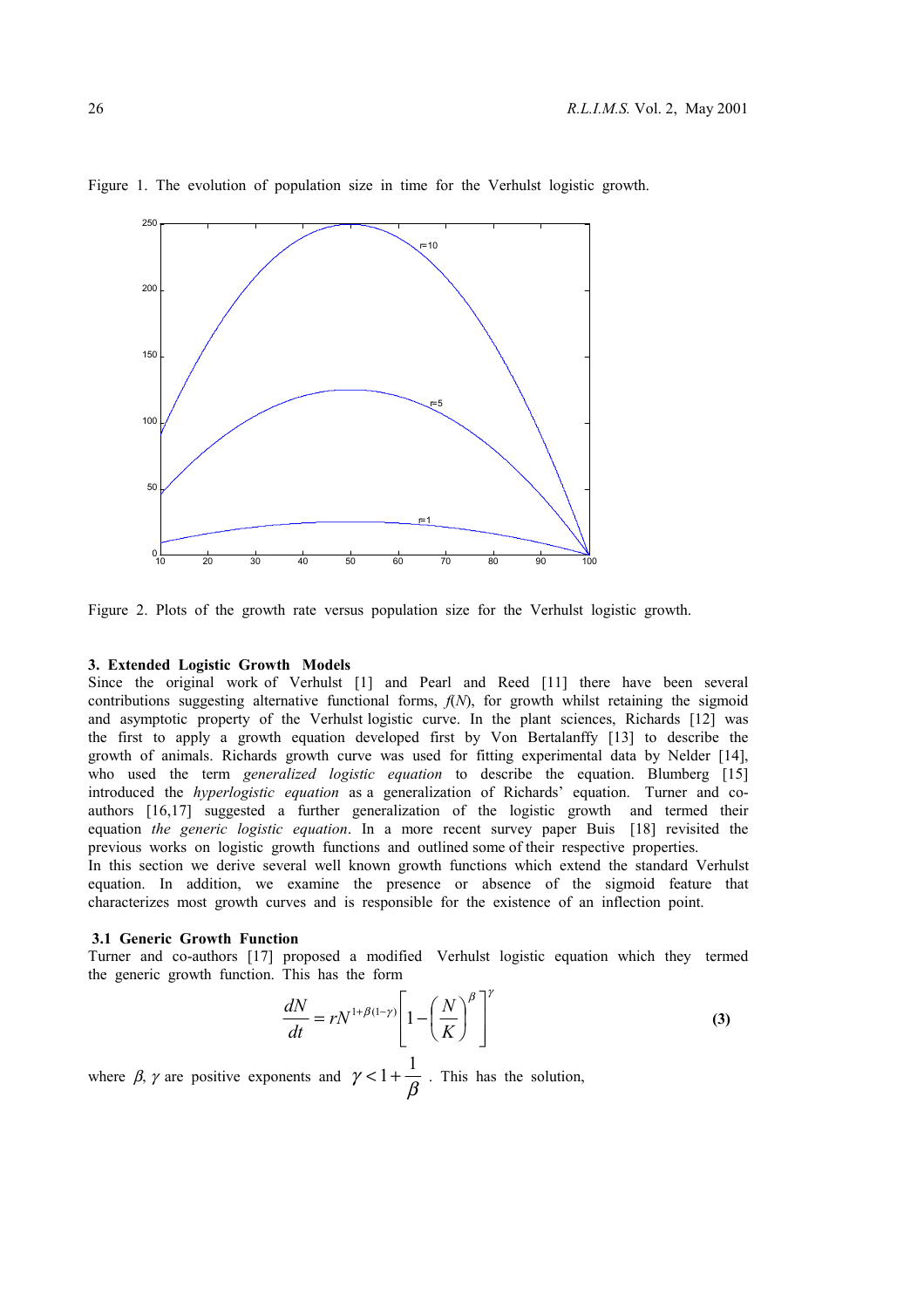

The population at the inflection point,  $N_{inf}$ , is given by

$$
N_{\text{inf}} = \left(1 - \frac{\beta \gamma}{1 + \beta}\right)^{\frac{1}{\beta}} K \tag{4}
$$

For  $\beta = \gamma = 1$  the functional form for  $N_{inf}$  reduces to that for the Verhulst logistic equation. The condition  $\gamma < 1 + \frac{\overline{\beta}}{\beta}$  $1 + \frac{1}{\epsilon}$  ensures that  $N_{inf} > 0$ . For extreme values of  $\beta$  and  $\gamma$  we obtain the following limits for *Ninf* :

$$
\lim_{\beta \to 0} N_{inf} = Ke^{-\gamma}, \ 0 < \gamma < \infty
$$
\n
$$
\lim_{\beta \to \infty} N_{inf} = K, \quad 0 < \gamma < 1
$$
\n
$$
\lim_{\gamma \to 0} N_{inf} = K, \quad 0 < \beta < \infty
$$
\n
$$
\lim_{\gamma \to \infty} N_{inf} = 0, \quad \beta \to 0
$$

Figure 3 displays several generic growth curves evolving in time *t* and figure 4 presents the growth rate versus time evolution for  $N_0 = 10$ ,  $K = 100$ . A visible inflection point occurs for  $\beta =$ 5.0,  $\gamma = 1.0$ , given by  $N_{inf} = \frac{1}{\epsilon}$   $K \approx 70$ 6  $1)^{0.2}$  $\left(\frac{1}{6}\right)^{0.2} K \approx$  $N_{\text{inf}} = \left(\frac{1}{6}\right)^{0.2} K \approx 70$ , and is clearly seen in Figure 4. For  $\beta = 0.5$ ,  $\gamma =$ 2.5,  $N_{inf} = \frac{1}{2}$   $K \approx 2.5 < 10$  $1)^2$ 

6  $\left(\frac{1}{6}\right)^2 K \approx 2.5 <$  $N_{inf} = \left(\frac{1}{6}\right)^2 K \approx 2.5 < 10$ , and no inflection is present. Also no inflection occurs for  $\beta =$  $1)^{5}$ 

0.2,  $\gamma = 5.0$ ,  $N_{inf} = \frac{1}{2}$   $K \approx 0$ 6  $\left(\frac{1}{6}\right)^5 K \approx$  $N_{inf} = \left(\frac{1}{6}\right)^5 K \approx 0$ . An inflection point,  $N_{inf} = 25$ , is present for  $\beta = 1.0$ ,  $\gamma = 1.5$ .

More symmetric graphs with inflection occurring at around half the value of  $K$ , are those with  $\beta$ = 2.0,  $\gamma$  = 1.0 and  $\beta$  = 3.0,  $\gamma$  = 1.0, giving  $N_{inf} \approx 58$  and  $N_{inf} \approx 63$  respectively.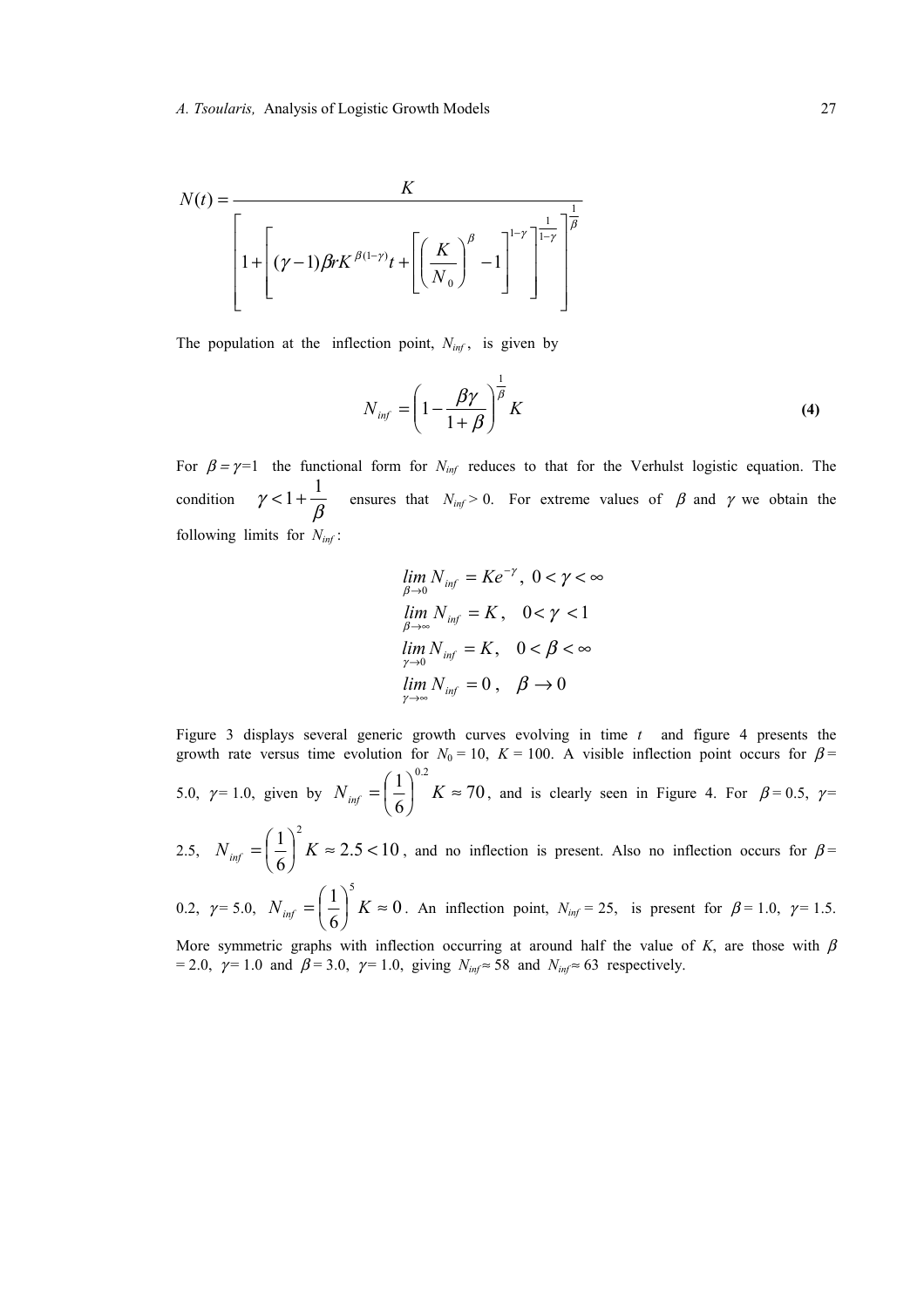

Figure 3. The evolution of population size in time for several parameter pairs  $(\beta, \gamma)$  according to the generic growth form.



Figure 4. Growth rate versus size plots for the generic growth function.

# **3.2. Blumberg's equation**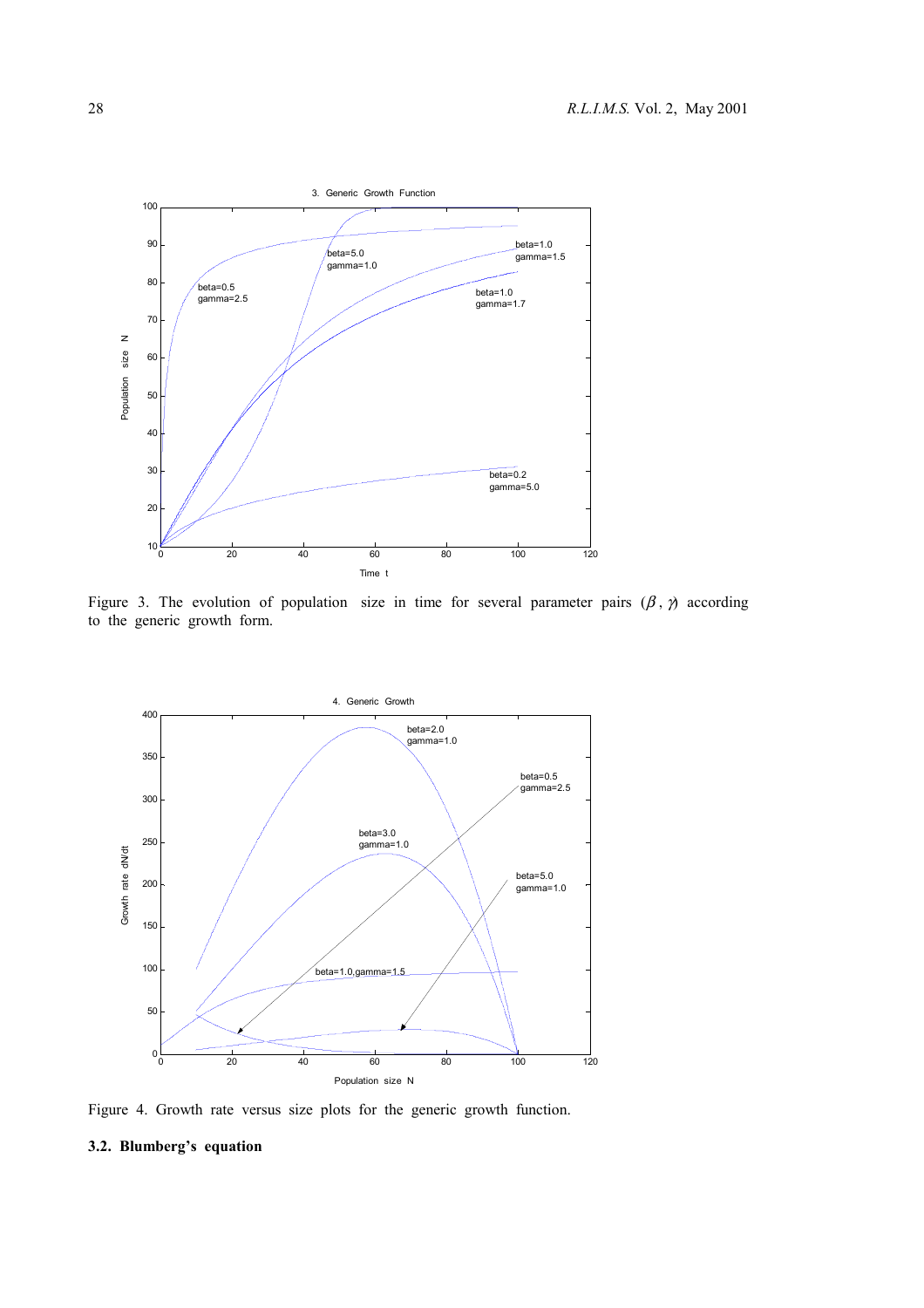Blumberg [15] introduced another growth equation based on a modification of the Verhulst logistic growth equation to model population dynamics or organ size evolution. Blumberg observed that the major limitation of the logistic curve was the inflexibility of the inflection point. He further observed that attempts to modify the constant intrinsic growth rate term, *r*, treating this as a time-dependent polynomial to overcome this limitation, often leads to underestimation of future values (see also [10]). Blumberg therefore introduced what he called the hyperlogistic function, accordingly

$$
\frac{dN}{dt} = rN^{\alpha} \left( 1 - \frac{N}{K} \right)^{\gamma}
$$
\n(5)

Blumberg's equation is consistent with the Turner and co-authors' generic equation (3) when  $\alpha$  = 2 -  $\gamma$ ,  $\beta$  = 1, and  $\gamma$  < 2.

Equation (5) can be re-formulated as the integral equation

$$
\int_{\frac{N_0}{K}}^{\frac{N(t)}{K}} x^{-\alpha} (1-x)^{-\gamma} dx = rK^{\alpha-1}t
$$

This does not always afford a closed form analytical solution. Blumberg therefore catalogued analytic expressions (when an explicit integration can be carried out) of the growth function  $N(t)$ for various values of the parameters  $\alpha$  and  $\gamma$ .

The population at the inflection point,  $N_{inf}$ , is given by

$$
N_{\text{inf}} = \frac{\alpha}{\alpha + \gamma} K
$$

This also coincides with that of the Verhulst logistic equation when  $\alpha = \gamma$ . For  $\alpha >> \gamma$  the inflection occurs very near the carrying capacity, and for  $\alpha \ll \gamma$ . *N<sub>inf</sub>* approaches 0 and inflection occurs only if  $N_0 < N_{inf}$ .

Figure 5 and figure 6 exhibit respectively the population size as a function of time and the growth rate variation with population size for several values of the parameters  $\alpha$  and  $\gamma$ . In Figure 6 the gradual transition of the inflection point from values less than  $\frac{K}{2} = 50$ , when

 $\alpha < \gamma$ , to values greater than  $\frac{1}{2}$ *K*<sub>2</sub>, when  $\alpha > \gamma$ , can be clearly seen.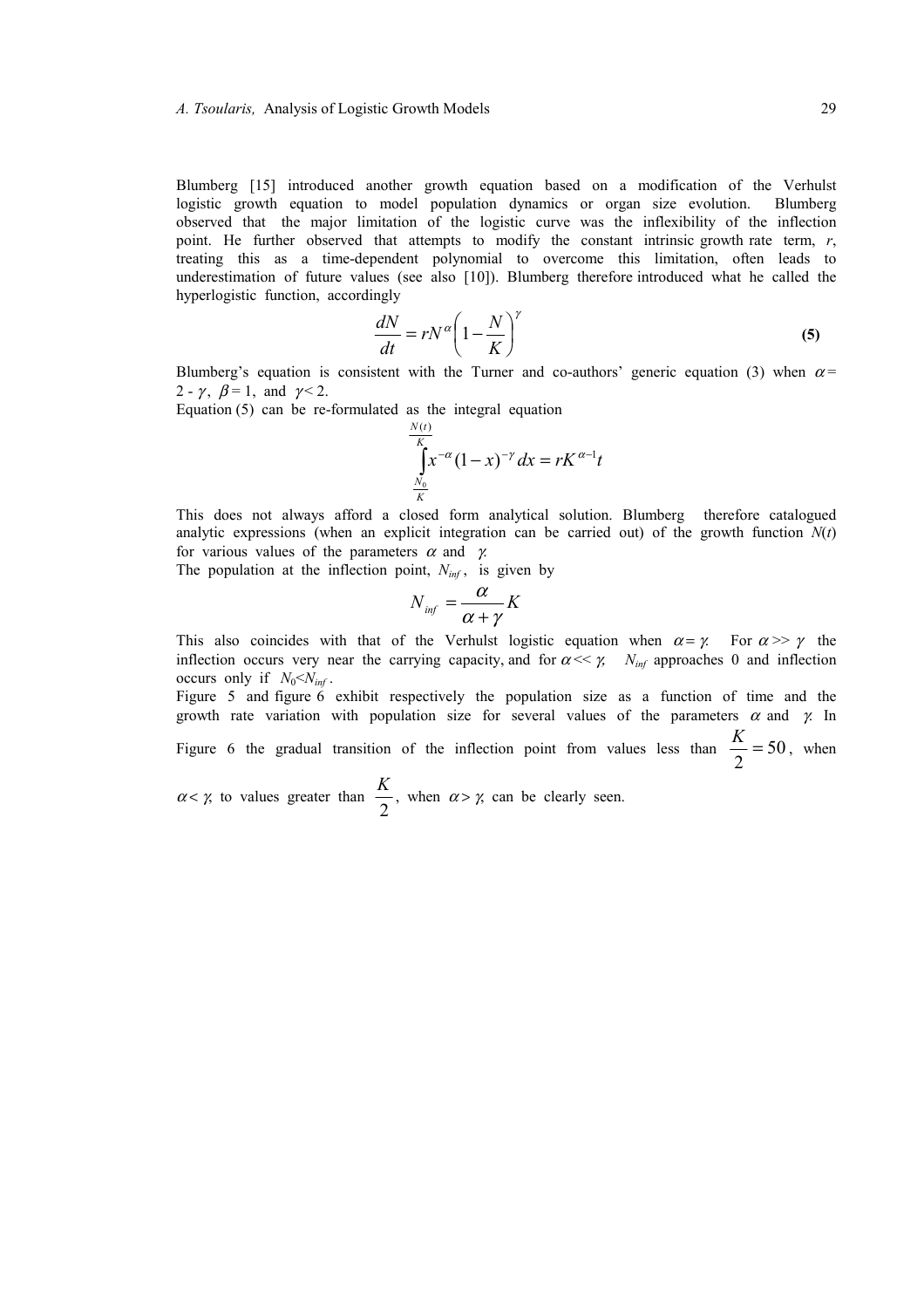

Figure 5. Population size growth versus time according to Blumberg's functional form.



Figure 6. Growth rate versus size graph for Blumberg's equation. The movement of the inflection point from the left, where  $\alpha < \gamma$  to the right, where  $\alpha > \gamma$  is clearly visible

# **3.3. Von Bertalanffy's growth equation**

Von Bertalanffy [13] introduced his growth equation to model fish weight growth. Here the Verhulst logistic growth curve was modified to accommodate crude "metabolic types" based upon physiological reasoning. He proposed the form given below which can be seen to be a special case of the Bernoulli differential equation: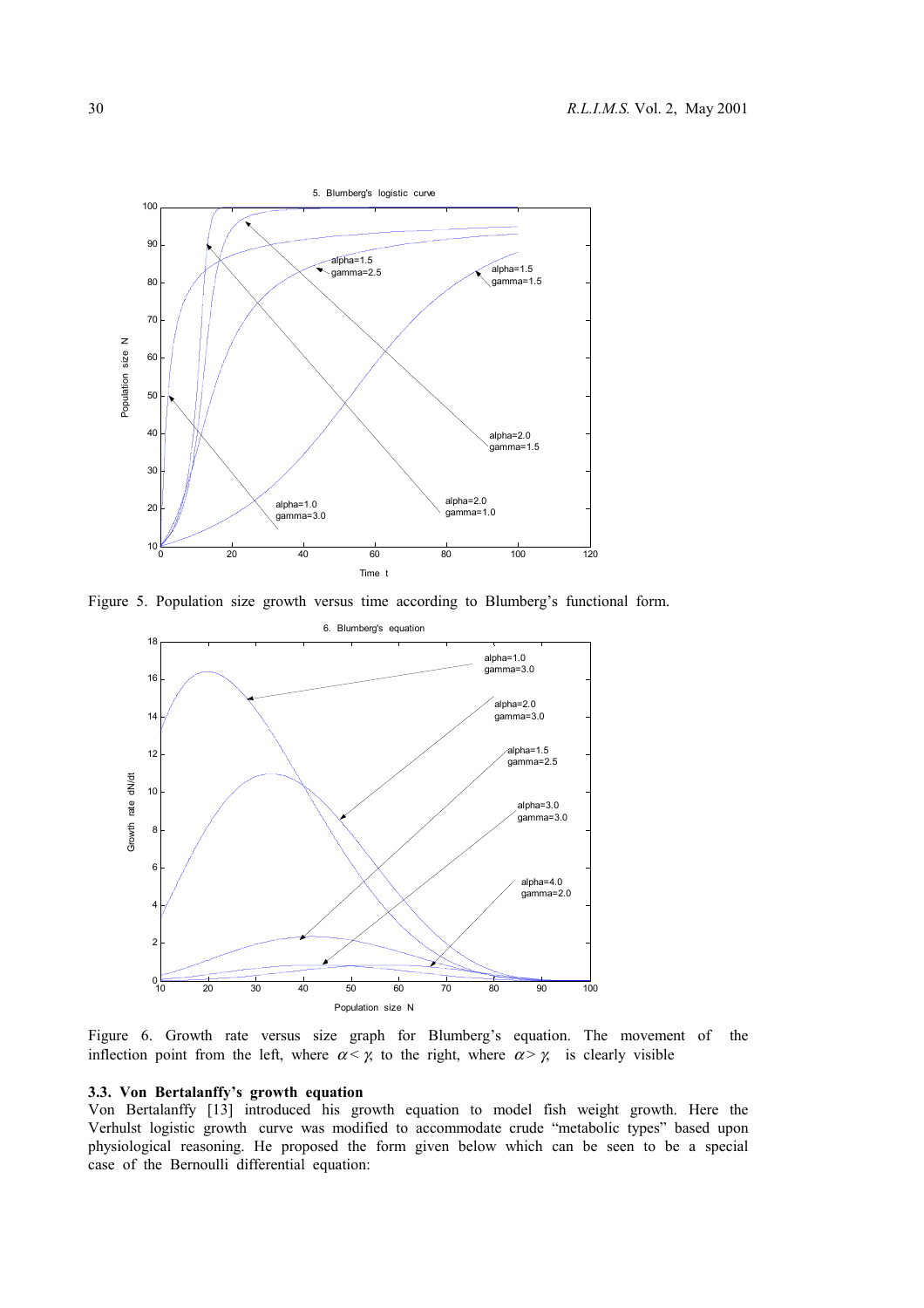$$
\frac{dN}{dt} = rN^{\frac{2}{3}} \left[ 1 - \left(\frac{N}{K}\right)^{\frac{1}{3}} \right]
$$

which has solution

$$
N(t) = K \left[ 1 + \left[ 1 - \left( \frac{N_0}{K} \right)^{\frac{1}{3}} \right] e^{-\frac{1}{3}rK^{-\frac{1}{3}}t} \right]^3
$$

The Bertalanffy model cannot be derived from the Turner model as the values of the exponents,  $, \gamma = 1$  $\alpha = \frac{2}{3}, \ \beta = \frac{1}{3}, \ \gamma = 1$ , violate the condition  $\alpha = 1 + \beta(1-\gamma)$  stipulated by Turner *et al.* (see Section 3.5). It cannot therefore be seen as a special case and should be viewed as a separate model accordingly.

Here, *Ninf* is given by

$$
N_{inf} = \left(\frac{\frac{2}{3}}{\frac{2}{3} + \frac{1}{3}}\right)^{3} K = \frac{8}{27} K
$$

which, whilst differing from that for the Verhulst curve, still represents a substantial restriction for general modelling purposes.

Figures 7 and 8 display respectively a typical Von Bertalanffy weight growth curve and its inflection.



Figure 7. Von Bertalanffy's weight growth curve.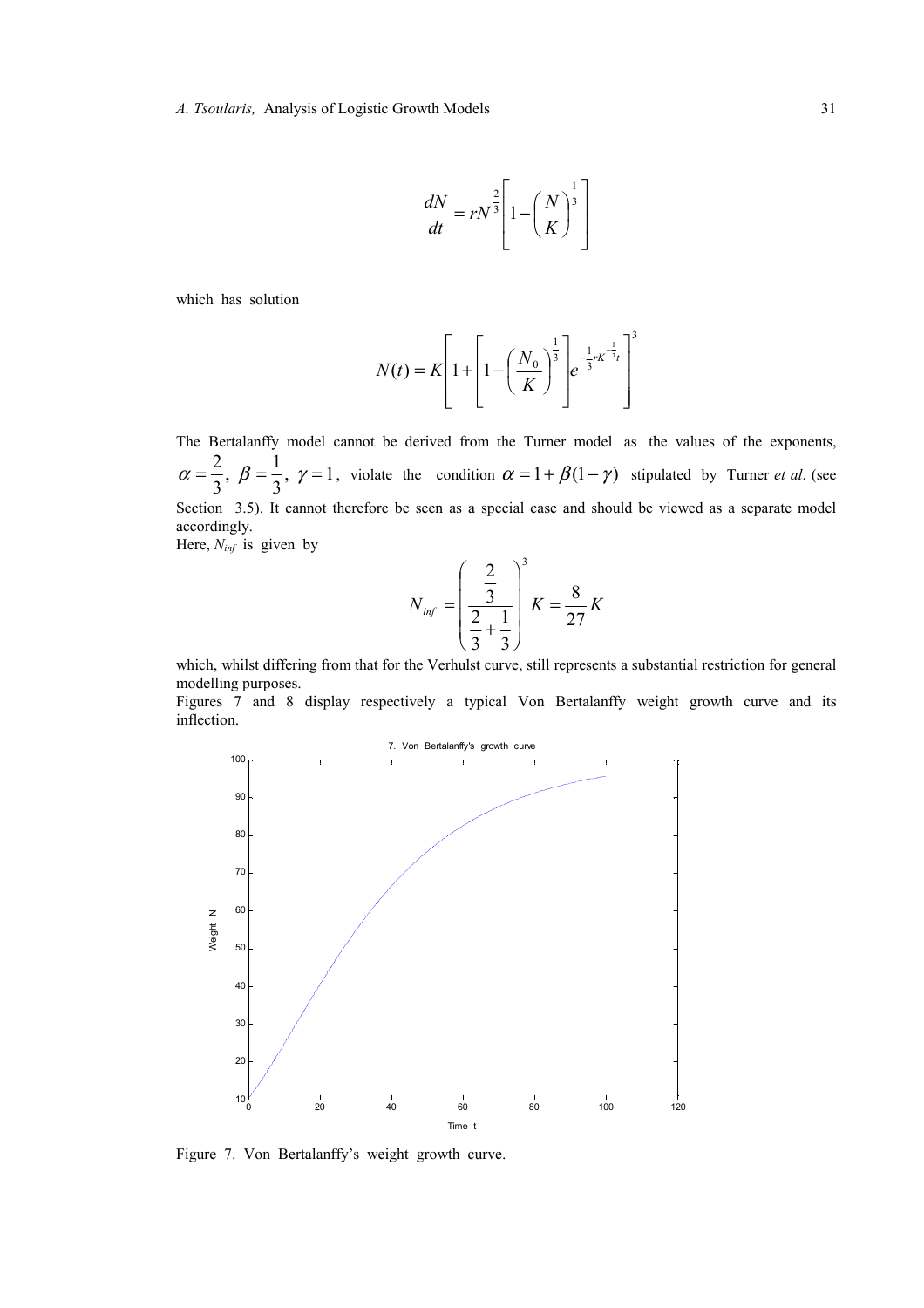

Figure 8. The growth rate for Von Bertalanffy's form realizes its maximum at around 30, when the asymptotic value is  $K = 100$ .

#### **3.4. Richards growth equation**

Richards extended the growth equation developed by Von Bertalanffy to fit empirical plant data [12]. Richards's suggestion was to use the following equation which is also a special case of the Bernoulli differential equation

$$
\frac{dN}{dt} = rN\left[1 - \left(\frac{N}{K}\right)^{\beta}\right]
$$
\n(6)

which has the solution

$$
N(t) = K \left[ 1 - e^{-\beta t} \left[ 1 - \left( \frac{N_0}{K} \right)^{-\beta} \right] \right]^{-\frac{1}{\beta}}
$$

Unlike its Von Bertalanffy antecedent however, the Richards growth function does follow from the Turner model (Section 3.5) in the case where,  $\gamma = 1$ . Here inflection occurs at

$$
N_{\text{inf}} = \left(\frac{1}{1+\beta}\right)^{\frac{1}{\beta}} K
$$

For  $\beta = 1$ , (6) trivially reduces to the Verhulst logistic growth equation (1). For extreme values of  $\beta$  we obtain the following values for  $N_{inf}$ :

$$
\lim_{\beta \to 0} N_{inf} = Ke^{-1}
$$
  

$$
\lim_{\beta \to \infty} N_{inf} = K
$$

Consistent with the previous observation, the above values also follow from the corresponding population value at the inflection point for the generic growth function with  $\gamma = 1$ .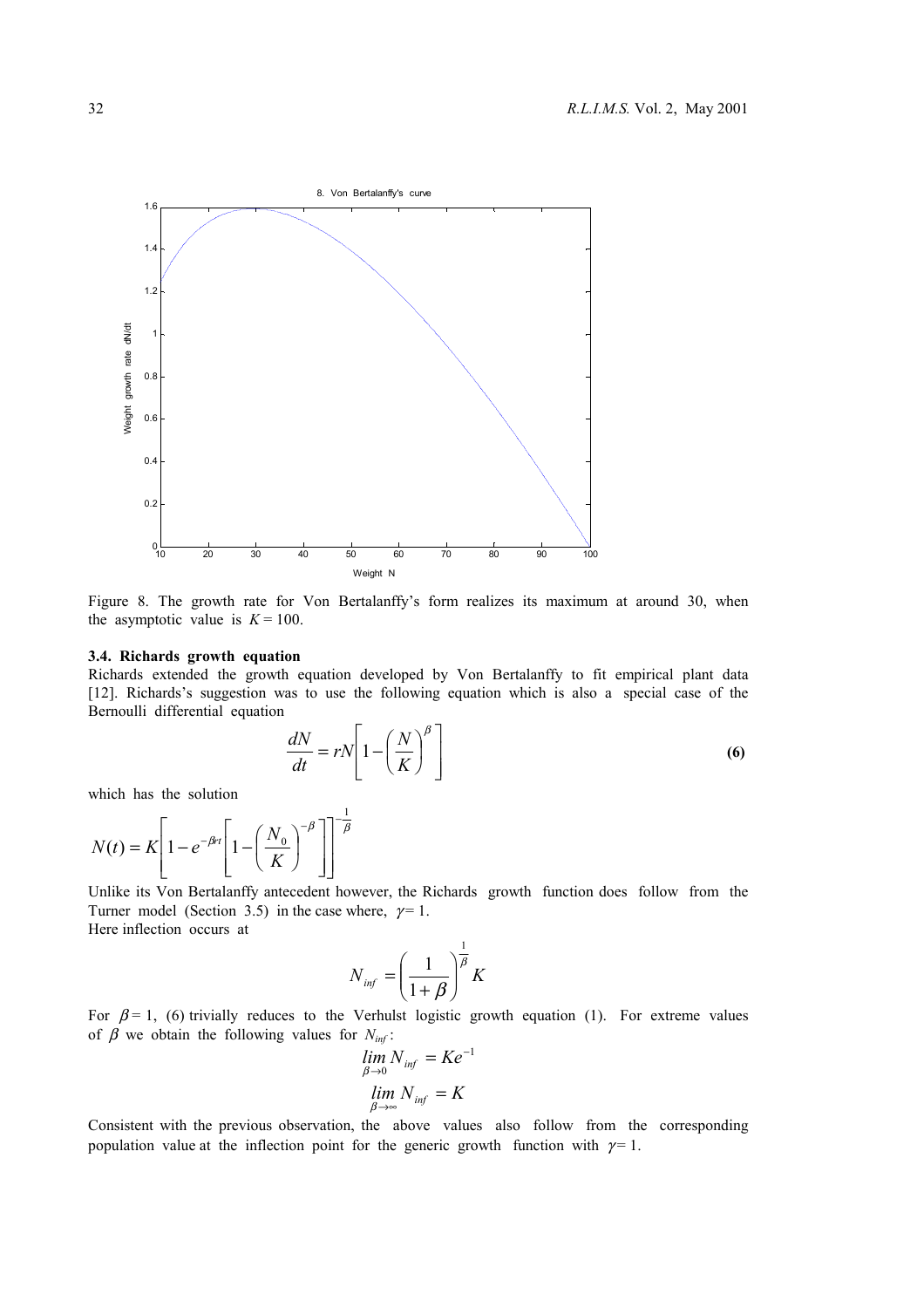Figure 9 illustrates four different Richards growth curves with  $\beta$  = 0.01, 0.05, 3.0 and 6.0. Figure 10 displays the variation of the weight growth rate for small values for  $\beta$ ,  $\beta$  = 0.01 and  $\beta$  = 0.05 giving inflection at  $N_{inf} \approx 36$  and  $N_{inf} \approx 38$  (both values are approximately equal to  $\frac{1}{e}$ *K* ), and larger  $\beta$  values resulting in higher inflection values.



Figure 9. Plant weight growth in time according to Richards' equation.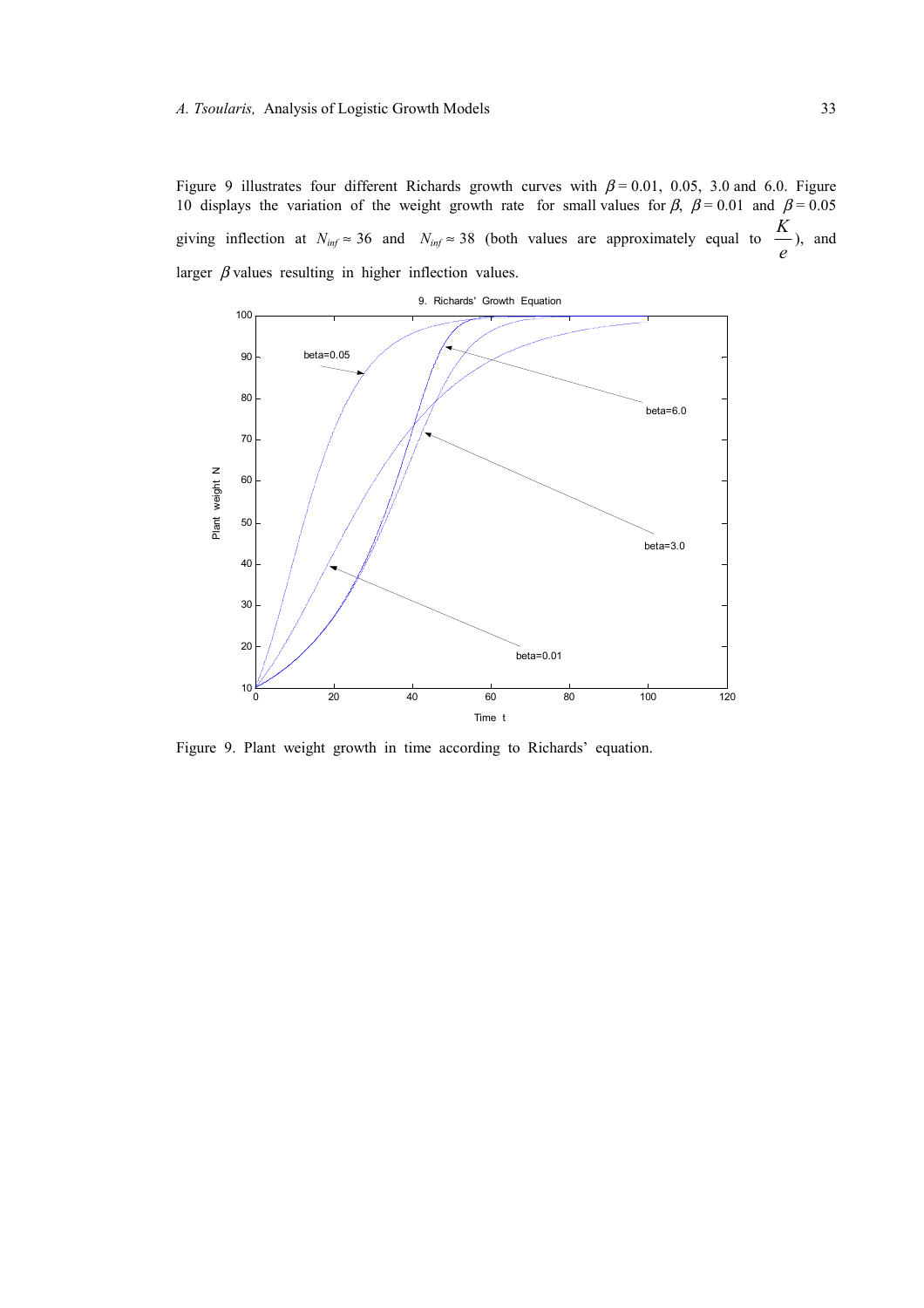

Figure 10. Weight growth rate versus weight plot for Richards' equation.

# **3.5. Gompertz growth function**

The Gompertz growth curve can be derived from the following form of the logistic equation as a limiting case:

$$
\frac{dN}{dt} = \frac{r}{\beta^{\gamma}} N \left[ 1 - \left(\frac{N}{K}\right)^{\beta} \right]^{\gamma}
$$

$$
= \frac{rN}{K^{\beta\gamma}} \left(\frac{K^{\beta} - N^{\beta}}{\beta}\right)^{\gamma}
$$

$$
= r'N \left(\frac{K^{\beta} - N^{\beta}}{\beta}\right)^{\gamma}
$$

where  $r' = \frac{K}{\beta \gamma}$  $r' = \frac{r}{\sqrt{r}}$ . Looking at  $\frac{1}{\beta}$  $\frac{K^{\beta} - N^{\beta}}{g}$  in the limit as  $\beta \rightarrow 0$  we obtain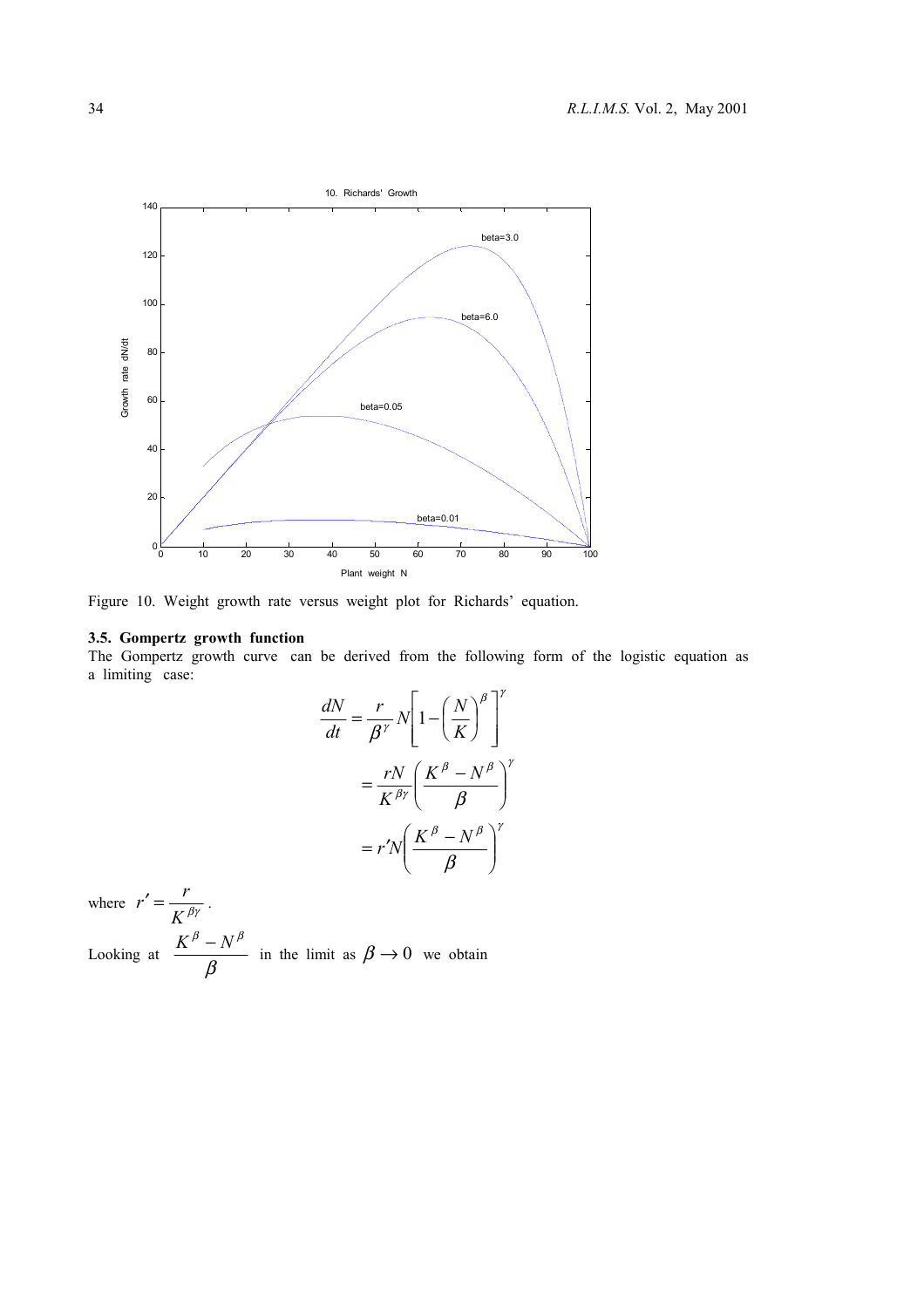$$
\lim_{\beta \to 0} \frac{K^{\beta} - N^{\beta}}{\beta} = \lim_{\beta \to 0} \frac{e^{\beta \ln K} - e^{\beta \ln N}}{\beta}
$$

$$
= \lim_{\beta \to 0} \frac{\sum_{n=0}^{\infty} (\beta \ln K)^n - \sum_{n=0}^{\infty} (\beta \ln N)^n}{n!}
$$

$$
= \ln \left(\frac{K}{N}\right) + \lim_{\beta \to 0} \sum_{n=2}^{\infty} \frac{\beta^{n-1}}{n!} \left[ (\ln K)^n - (\ln N)^n \right]
$$

$$
= \ln \left(\frac{K}{N}\right)
$$

Similarly,  $\lim_{\beta \to 0} (r') = r$ ,  $\gamma > 0$ .

The growth rate modelled by the Gompertz function is given by

$$
\frac{dN}{dt} = rN \left[ \ln \left( \frac{K}{N} \right) \right]'
$$
\n(7)

With  $\gamma > 0$ ,  $\gamma \neq 1$ , this special case is more usually known as the *hyper-Gompertz* (Turner *et al.*) [17]), *generalized ecological growth function*, or simply *generalized Gompertz function*. Equation (7) can be conveniently rewritten as follows

$$
\frac{d}{dt} \left[ \ln \left( \frac{N}{K} \right) \right] = r(-1)^{\gamma} \left[ \ln \left( \frac{N}{K} \right) \right]^{\gamma}
$$

which upon integration leads to the analytic solution

$$
N(t) = K \exp \left\{ \left[ \ln \left( \frac{N_0}{K} \right) \right]^{1-\gamma} + r'(-1)^{\gamma} (1-\gamma) t \right\}^{\frac{1}{1-\gamma}}
$$

The population at the inflection point,  $N_{inf}$ , is obtained by differentiating both sides of

$$
\frac{dN}{dt} = r'N\left(\frac{K^{\beta} - N^{\beta}}{\beta}\right)^{\gamma}
$$
, setting  $\frac{d^{2}N}{dt^{2}} = 0$ , and subsequently taking the limit:

$$
N_{\text{inf}} = \lim_{\beta \to 0} \left( \frac{1}{1 + \beta \gamma} \right)^{\overline{\beta}} K = K e^{-\gamma}
$$

The above form can also be obtained by differentiating both sides of equation (7) and setting  $\alpha$ 2  $\frac{d^2N}{dt^2} = 0$ .

$$
\frac{dt^2}{dt^2} = 0
$$

For relatively large increasing positive values of  $\gamma$  the inflection point tends to 0. Indeed, to achieve an inflection point, it is necessary that  $Ke^{-\gamma} > N_0$ , whereas for increasingly small values of γ, the inflection point tends to *K*.

For  $\gamma = 1$  the equation

$$
\frac{dN}{dt} = rN \left[ \ln \left( \frac{K}{N} \right) \right] \tag{8}
$$

is the ordinary Gompertz growth (see [19], [20]). The solution to (8) is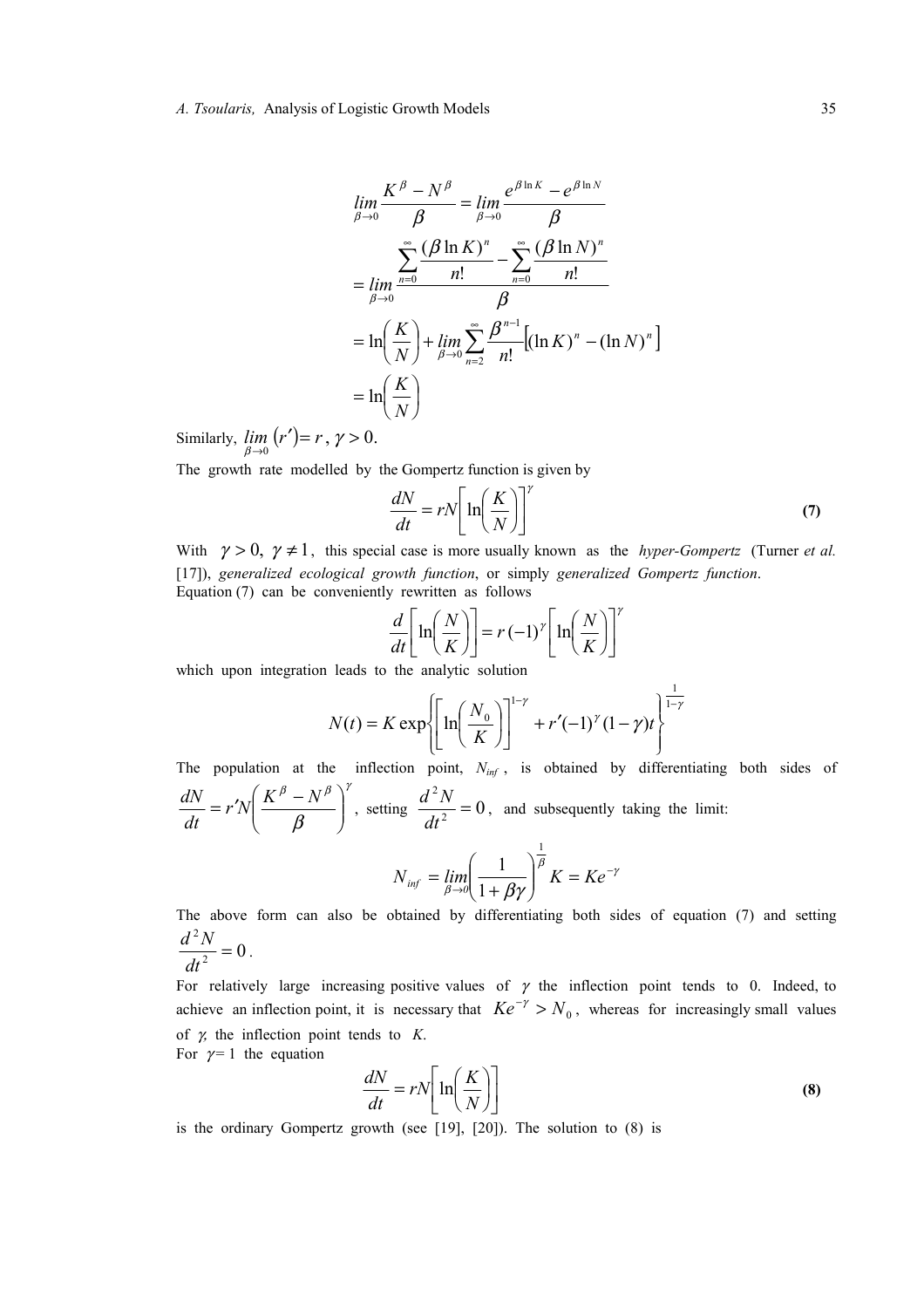$$
N(t) = K \exp\left\{\ln\left(\frac{N_0}{K}\right) e^{-rt}\right\}
$$

The population value at the inflection point,  $N_{inf} = Ke^{-1}$ , is obtained from that for the generalized Gompertz growth function with  $\gamma = 1$ .

Figure 11 depicts three hyper-Gompertz growth curves  $(\gamma > 0, \gamma \neq 1)$  and the ordinary Gompertz growth ( $\gamma$ = 1) for  $N_0$  = 10 and  $K$  = 100. As predicated, relatively large values of  $\gamma$  result in an inflection near the origin,  $\gamma = 3$  gives  $N_{inf} \approx 4.5 < N_0$ ,  $\gamma = 2.5$  gives  $N_{inf} \approx 7.5 < N_0$ , whereas relatively low values of  $\gamma$  result in a visible inflection point. A value of  $\gamma = 0.5$  gives  $N_{inf} \approx 60$ , and  $\gamma$ = 1 gives  $N_{inf} \approx 35.5$ , as shown in Figure 12.



Figure 11. Hyper-Gompertz and ordinary Gompertz ( $\gamma$  = 1) growth plots.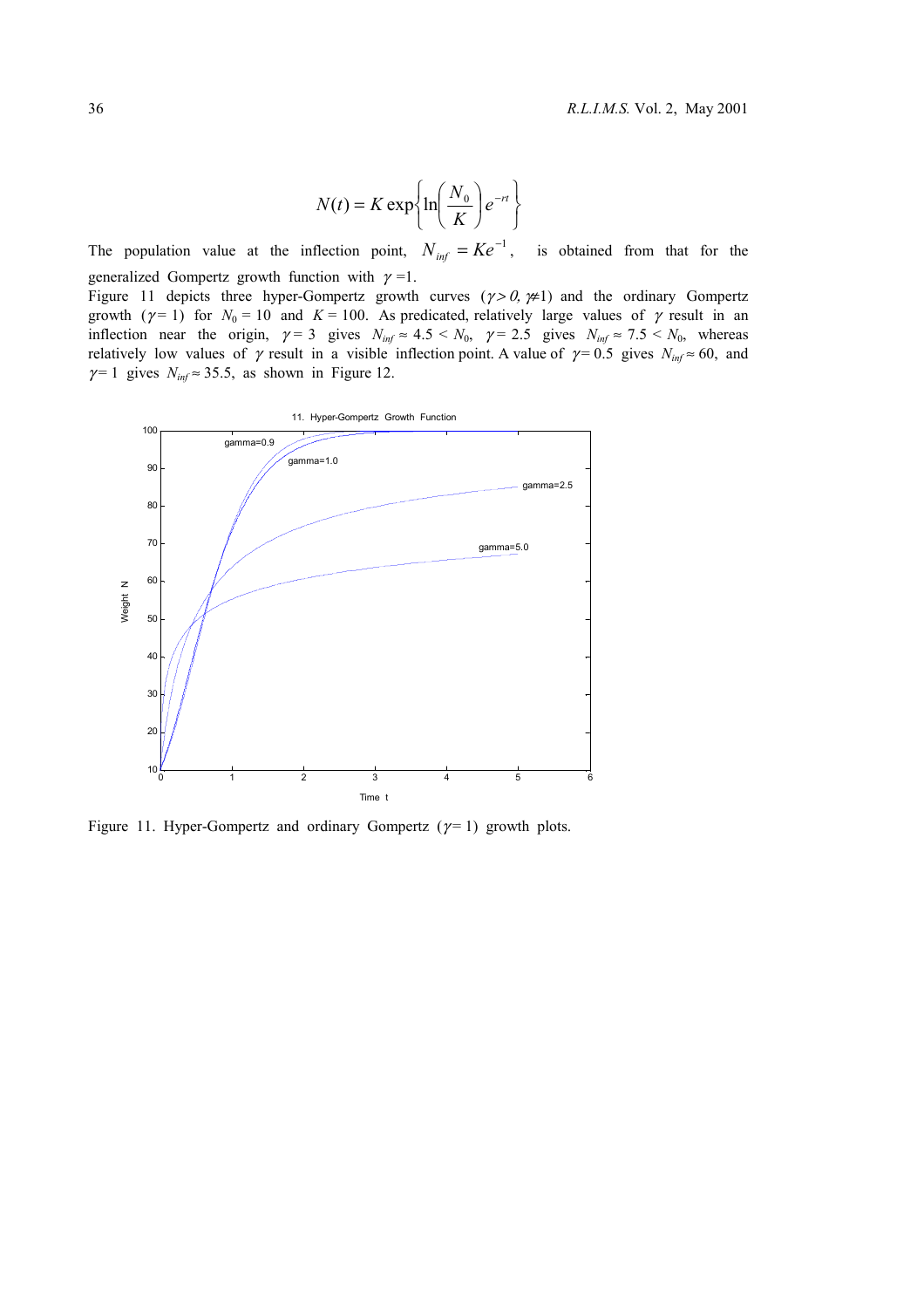

Figure 12. Hyper-Gompertz and ordinary Gompertz  $(\gamma = 1)$  weight growth rates versus weight curves.

# **4. Generalized Logistic growth function**

Here we propose a generalized logistic growth equation which incorporates all previously reported functional forms as special cases. We will adopt the term *generalized logistic equation* in our exposition, a term first used by Nelder [14] to describe the Richards equation. We believe the adopted term is an appropriate one as it connotes exactly what it purports to achieve.

#### **4.1. Definition and properties of the generalized logistic function**

We define the generalized logistic function thus

$$
\frac{dN}{dt} = rN^{\alpha} \left[ 1 - \left(\frac{N}{K}\right)^{\beta} \right]^{\gamma}
$$
\n(9)

where  $\alpha$ ,  $\beta$ ,  $\gamma$  are positive real numbers. In this paper we confine ourselves to positive values for these parameters and that for *r,* as negative exponents do not always provide a biologically plausible model. Unlike Lotka's derivation of the Verhulst logistic growth equation from the truncation of the Taylor series expansion of  $f(N)$  near  $N = 0$ , (9) cannot be derived from such an expansion unless  $\alpha$ ,  $\beta$ ,  $\gamma$  are all positive integers, in which case a power series can be generated with the first  $\alpha$  terms  $f(0) = f'(0) = f''(0) = \cdots = f^{(\alpha-1)}(0) = 0$ .

By differentiating (9) and setting the second derivative to zero, we obtain the following parametric expression for the population value,  $N_{inf}$ , at the inflection point

$$
N_{\text{inf}} = \left(1 + \frac{\beta \gamma}{\alpha}\right)^{-\frac{1}{\beta}} K
$$

Clearly if  $N_{inf} < N_0$ , no inflection is possible as the population will have started with this initial value,  $N_0$  and with a positive intrinsic growth per capita rate thus ensuring that  $N_{inf}$  is not achievable.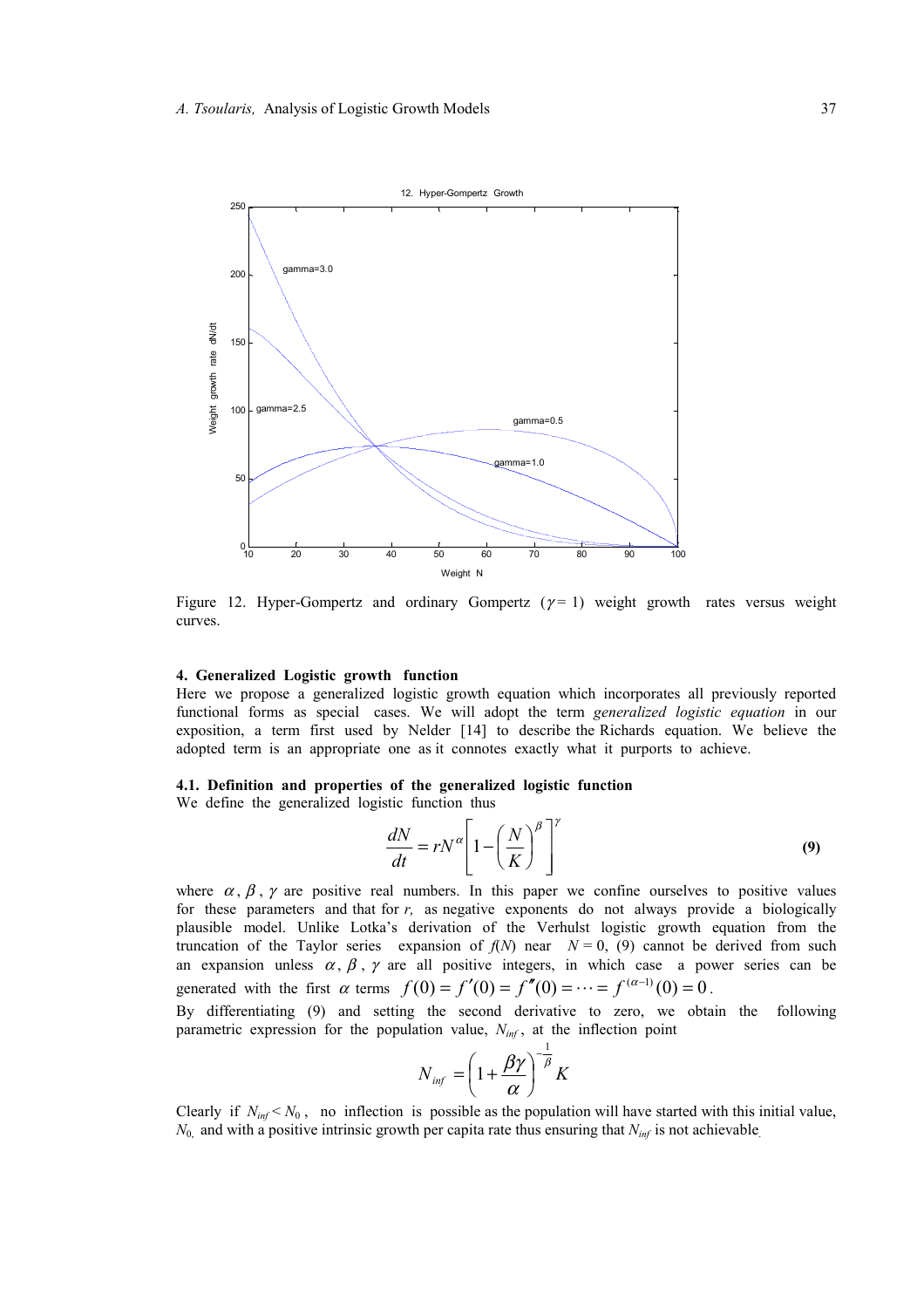The above expression can be seen to contain the inflection points of all previous curves as special cases. For example, with  $\alpha = 1 + \beta(1-\gamma)$ , it reduces to the inflection value for the generic growth model given by (4).



Figure 13. The generalized logistic curve and its derivative models.

Figure 14 is a display of the generalized logistic growth curve with parameters  $\alpha$ ,  $\beta$ ,  $\gamma$  chosen at random (but kept positive), and figure 15 shows the growth rates with their respective maxima for the same parameter range.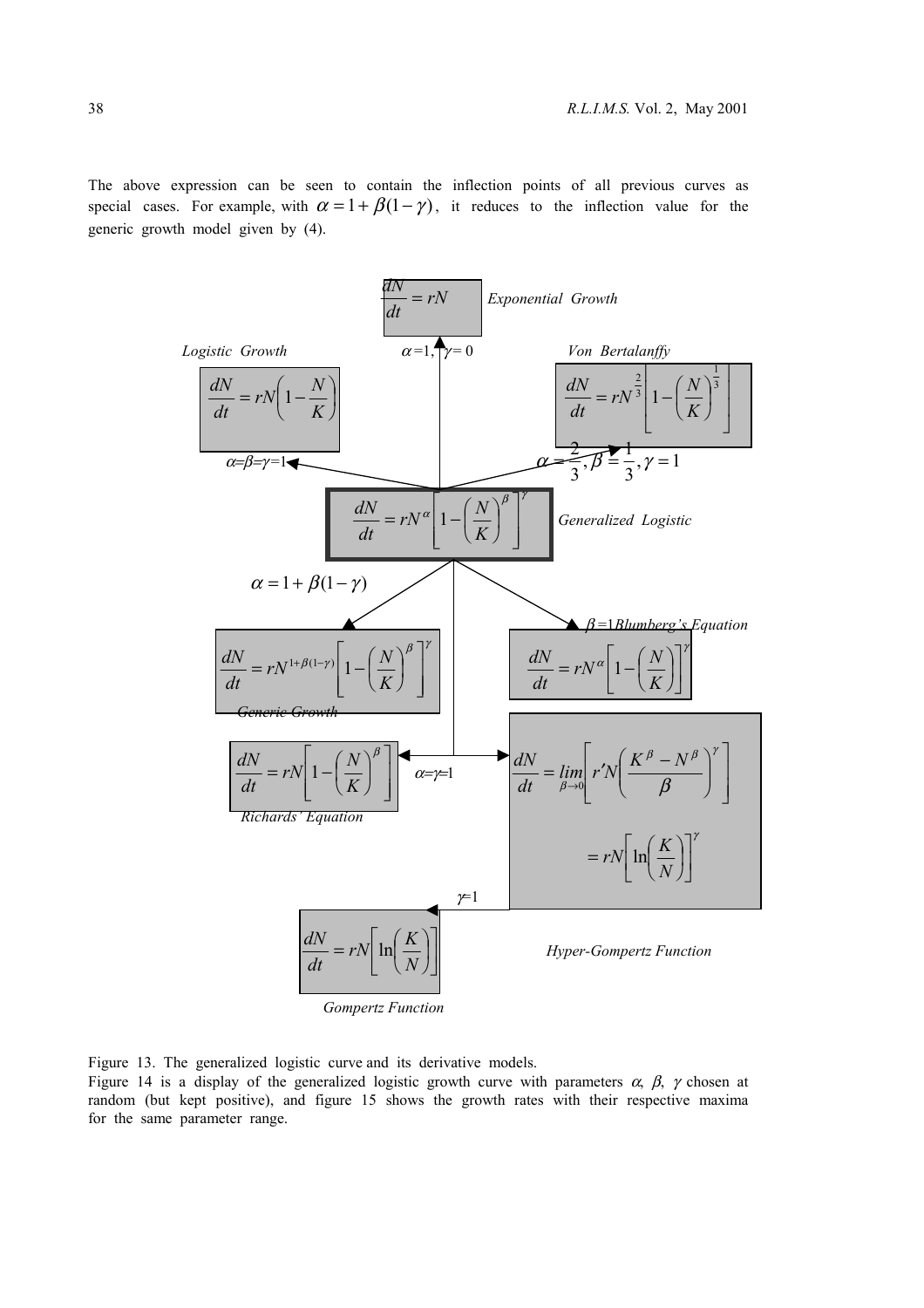

Figure 14. The generalized logistic growth rate curve for several parameter triplets  $(\alpha, \beta, \gamma)$  and  $X_0$  $= 10, K = 100.$ 



Figure 15. Population growth rate as function of population size according to the generalized logistic form.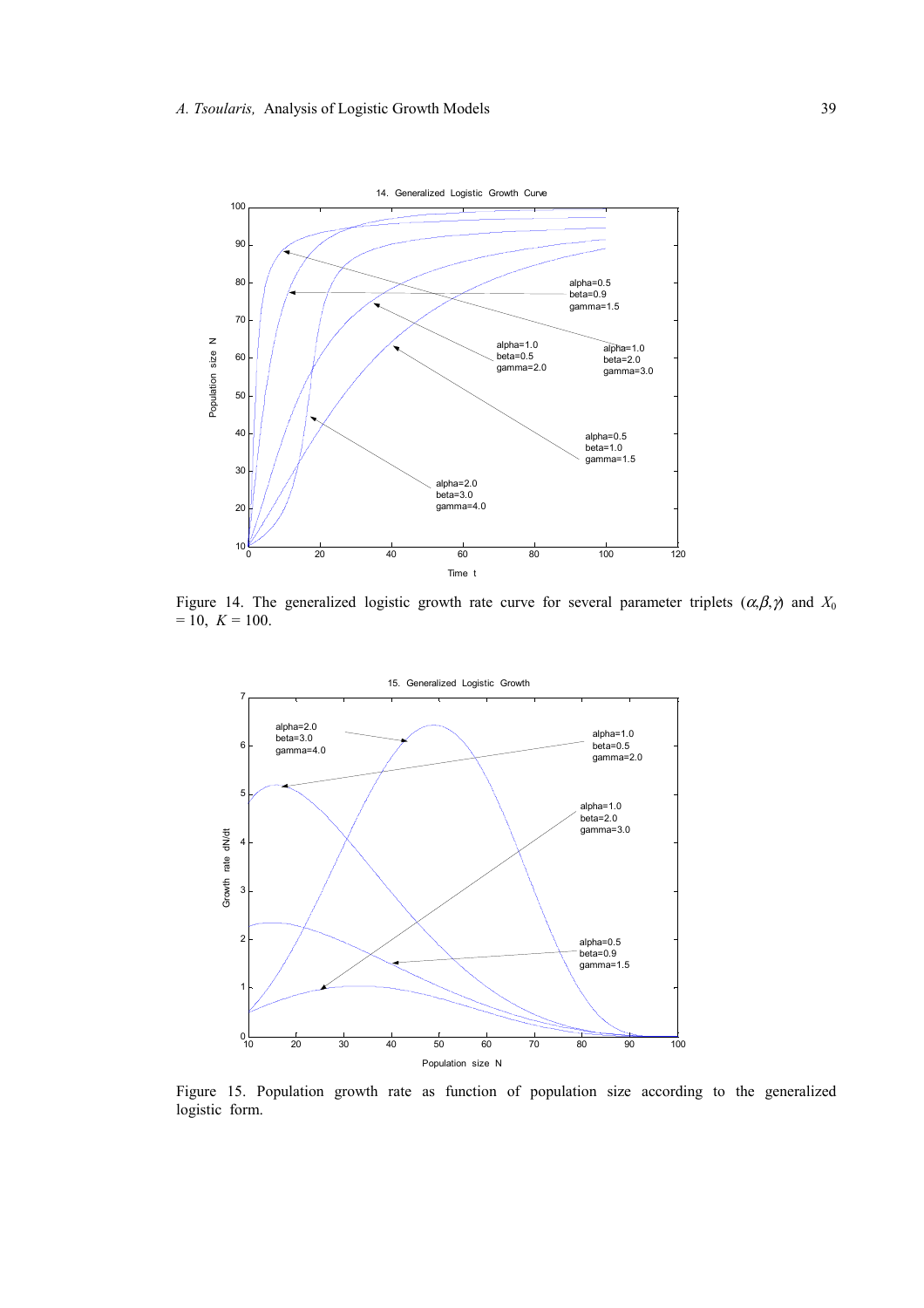By introducing the auxiliary variable β  $\overline{\phantom{a}}$ J  $\left(\frac{N}{\sigma^2}\right)$  $x = \left(\frac{N}{K}\right)^p$  we can transform the autonomous differential

equation (13) into

$$
\frac{dx}{dt} = \beta r K^{\alpha-1} x^{\frac{\alpha-1}{\beta}+1} (1-x)^{\gamma}
$$

and upon separation of variables and subsequent integration from 0 to *t*

$$
\left(\frac{\frac{N(t)}{K}}{\int_{0}^{N_0}\int_{0}^{1-\alpha}x^{-1}(1-x)^{-\gamma}dx = \beta rK^{\alpha-1}t\right)
$$
\n
$$
\left(\frac{N_0}{K}\right)^{\beta}
$$
\n(10)

For a certain configuration of parameters the above integral is the *Incomplete Beta Function* [21]. Specifically, the parameter configuration (assuming again all parameters are positive) is  $0 < \alpha < 1, \ \beta > 0, \ 0 < \gamma < 1$ 

By expanding binomially the  $(1-x)^{-\gamma}$  term in the integrand of (10) step by step integration can be performed. For notational convenience let  $\theta = \frac{1 - \alpha}{\beta} - 1$ . Then

$$
\left[\frac{x^{\theta}}{(\gamma-1)!} \sum_{i=1}^{\infty} \frac{(\gamma+i-2)! x^i}{(i-1)!(\theta+i)}\right]_{x=\left(\frac{N_0}{K}\right)^{\beta}}^{x=\left(\frac{N(t)}{K}\right)^{\beta}} = \beta r K^{\alpha-1} t \tag{11}
$$

The above form provides an analytical expression of *t* as a function of  $x = \frac{1}{K}$  $x = \frac{N}{\sigma}$ . An alternative, but equivalent, infinite series expression to (11), taken from Abramowitz and Stegun [22], is reported in the book by Banks [23]. The more desirable functional form,  $x(t) = \frac{W(t)}{K}$  $x(t) = \frac{N(t)}{r}$ , is one of the real roots of the polynomial arising from truncating (11) thus,

$$
\sum_{i=1}^{n} a_i x^{\theta+i} + g(t) + O(x^{\theta+n+1}) = 0
$$

where  $g(t) = -\beta r K^{\alpha-1} t + constant$  and  $a_i = a_i(\gamma, \theta)$ , are coefficients functionally dependent on  $\gamma$  and  $\theta$ .

#### **4.2. Comments on the inflection value** *Ninf*

In order to assess properly the evolution of the inflection value,  $N_{inf} = \left(1 + \frac{\beta \gamma}{N}\right)^{\beta} K$ α βγ 1 1 −  $\overline{\phantom{a}}$ J  $\left(1+\frac{\beta\gamma}{\gamma}\right)$ l  $=\left(1+\frac{\beta\gamma}{\beta}\right)^{-\beta}K$ , with

the simultaneous variation of the parameters  $\alpha, \beta, \gamma$  we have created surface plots of *N<sub>inf</sub>*. On each surface plot one parameter is held constant and the other two are allowed to vary.

Figure 16 is a three-dimensional plot of  $N_{inf}$  versus parameters  $\beta, \gamma$ . Here  $\alpha$  as well as  $\beta$  and  $\gamma$  are allowed to vary continuously in the range [1.0, 100.0]. It can be seen that  $N_{inf}$   $\uparrow$  as  $\alpha$   $\uparrow$  . This is because

$$
\frac{\partial N_{inf}}{\partial \alpha} = \frac{K\gamma}{\alpha^2} \left( 1 + \frac{\beta \gamma}{a} \right)^{-\frac{1}{\beta} - 1} > 0
$$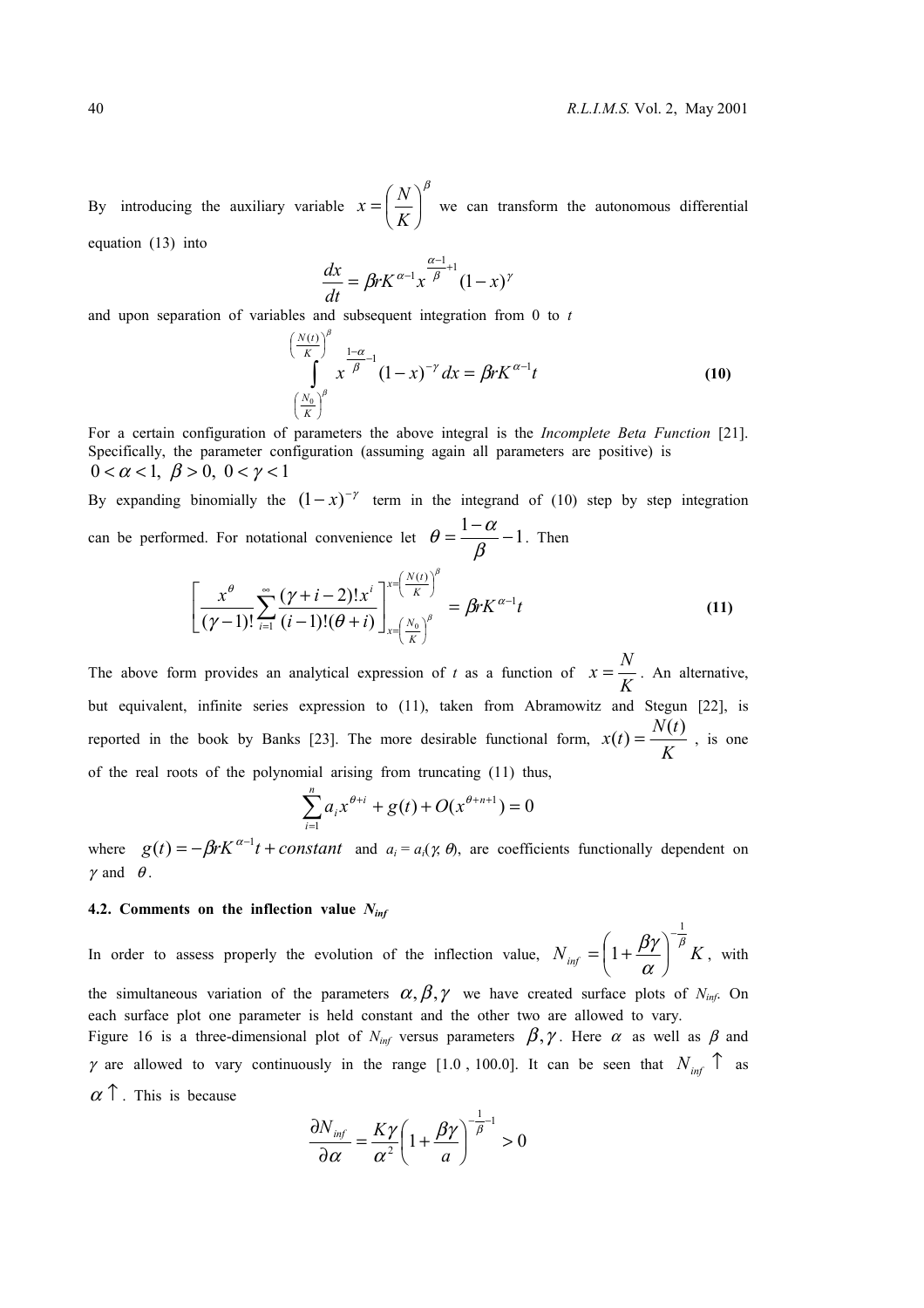For  $\alpha = \beta = \gamma = 100.0$ ,  $N_{\text{inf}} \approx K = 100$ . For  $\alpha = \gamma = 100.0$  and  $\beta = 10.0$ ,  $N_{\text{inf}} \approx 50$ , whereas for  $\alpha = \beta = 100.0$  and  $\gamma = 10.0$ ,  $N_{inf} \approx 100$ . For much smaller values of  $\alpha$ , say  $\alpha =$ 10.0 we have a similar situation: for  $\beta = 100.0, \gamma = 10.0, N_{inf} \approx 100$ , and for  $\beta = 10.0, \gamma = 100.0, N_{inf} \approx 10$ . This indicates that for relatively small values of  $\beta$ , large values of  $\gamma$  have a moderating effect on the growth of the inflection value regardless of the value of  $\alpha$ .



Figure 16. Surface plots of the inflection value,  $N_{inf}$  ( $K = 100$ ) as a function of two variables  $\beta, \gamma$ . Each surface corresponds to a particular value of the parameter

Figure 17 is a three-dimensional plot of  $N_{inf}$  versus parameters  $\alpha, \gamma$ . Here again  $\alpha, \beta, \gamma$  are allowed to vary continuously in the range [1.0, 100.0]. Again it can be seen that  $N_{inf}$   $\uparrow$  as  $\beta$  <sup>↑</sup>. This is because

$$
\frac{\partial N_{inf}}{\partial \beta} = \frac{K}{\beta} \left( 1 + \frac{\beta \gamma}{\alpha} \right)^{-\frac{1}{\beta}} \left[ \frac{1}{\beta} \ln \left( 1 + \frac{\beta \gamma}{\alpha} \right) - \frac{\frac{\gamma}{\alpha}}{1 + \frac{\beta \gamma}{\alpha}} \right]
$$

 $>0$ 

The resulting inequality is established by observing that the following inequality

$$
\ln y > \frac{y-1}{y} \text{ for } y > 1,
$$

where  $y = 1 + \frac{\beta \gamma}{\alpha}$ , is always true given the restrictions on  $\alpha$ ,  $\beta$  and  $\gamma$ .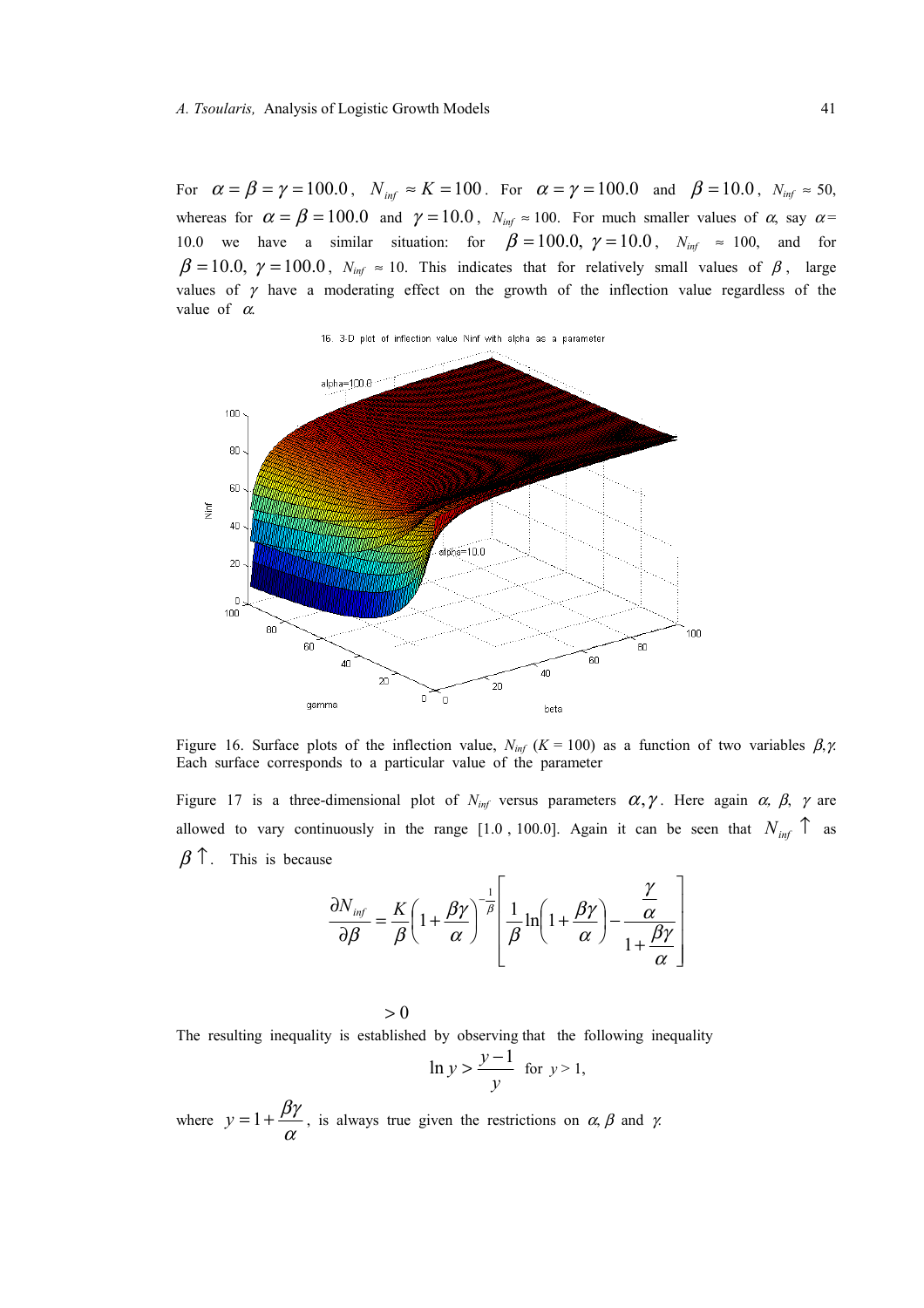It is obvious from the plot that  $\beta$  is the dominant parameter in that large values of  $\beta$  result in a high inflection value,  $N_{inf}$  > 90, regardless of the magnitude of the other two parameter values. For small values of  $\beta$  however, say  $\beta = 0.5$ ,  $\alpha$  is the dominant parameter in that small values of α will drive the inflection value to zero and large values of  $\alpha$  will result in a rapid increase of the inflection value.



Figure 17. Surface plots of the inflection value,  $N_{inf}$  ( $K = 100$ ) as a function of two variables  $\alpha, \gamma$ . Each surface corresponds to a particular value of the parameter  $\beta$  in the range [0.50, 100.0].

Figure 18 is a three-dimensional plot of  $N_{inf}$  versus parameters  $\alpha, \beta$ . Here also  $\alpha, \beta, \gamma$  are allowed to vary continuously in the range [1.0, 100.0]. In this case however,  $N_{inf}$   $\downarrow$  as  $\gamma$  – because

$$
\frac{\partial N_{inf}}{\partial \gamma} = -\frac{K}{\alpha} \left( 1 + \frac{\beta \gamma}{\alpha} \right)^{-\frac{1}{\beta} - 1}
$$
  
< 0

Very small values of  $\alpha$  and  $\beta$  rapidly drive the inflection value to zero regardless of the value of γ. Large values of either  $\alpha$  or  $\beta$ , or both, will restore the inflection value to its asymptotic value when  $\gamma$  is relatively small, say  $\gamma = 10.0$ . When  $\gamma$  is large however, say  $\gamma = 100.0$ , large values of  $\beta$  and small values of  $\alpha$  result in a much more rapid growth of the inflection value towards *K* than correspondingly large values of  $\alpha$  and small values of  $\beta$ , which produce a maximum inflection value of 50.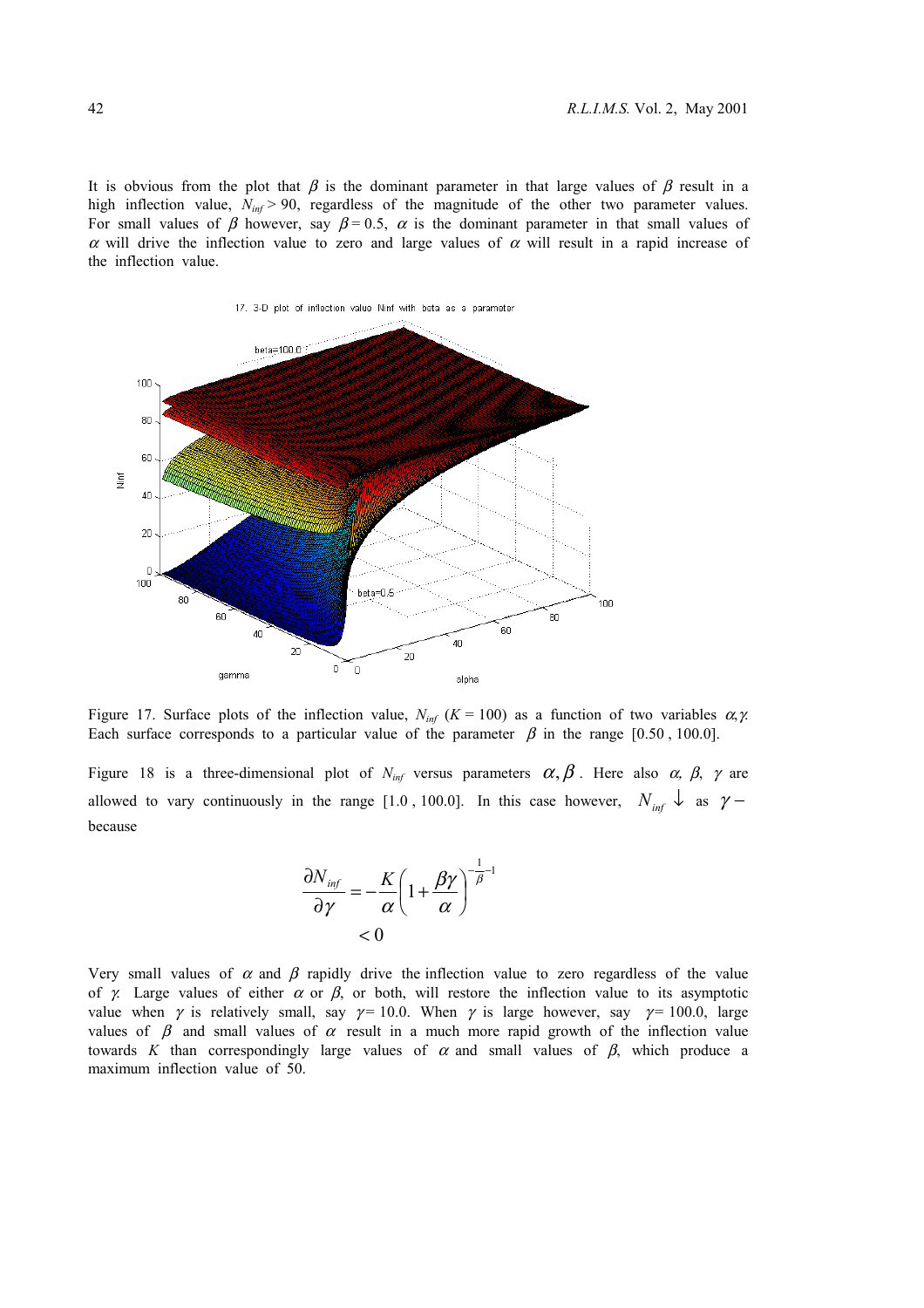

Figure 18. Surface plots of the inflection value,  $N_{inf}$  ( $K = 100$ ) as a function of two variables α,β. Each surface corresponds to a particular value of the parameter  $\gamma$  in the range [10.0] 100.0].

It is clearly evident from inspection of figures 16, 17 and 18 that for intermediate to large values of  $\alpha, \beta, \gamma$  (typically  $\alpha > 10$ ,  $\beta > 40$ ,  $\gamma > 40$  for figures 16 and 17 and  $\alpha > 40$ ,  $\beta > 40$ ,  $\gamma > 10$  for figure 18) the corresponding surfaces consistently exhibit approximately zero curvature, that is, they are effectively planes. This is seen immediately from considering the total differential  $dN_{inf}$ along any surface, for example,  $\alpha$  = *constant* (exhibited in figure 16):

$$
dN_{inf} = \frac{fN_{inf}}{f\beta} d\beta + \frac{fN_{inf}}{f\gamma} d\gamma
$$

We are going to prove that  $dN_{inf}$  vanishes identically on the surface  $\alpha$  = *constant* by proving that  $\frac{m}{\partial \beta}$  $\frac{\partial N_{\text{inf}}}{\partial \rho}$  and ∂γ  $\frac{\partial N_{inf}}{\partial \phi}$  vanish identically for relatively large values of  $\beta$  and  $\gamma$ . Since  $\frac{\beta \gamma}{\alpha}$  >> 1 we shall use the approximation  $1 + \frac{\beta \gamma}{\alpha} \approx \frac{\beta \gamma}{\alpha}$ βγ  $1+\frac{\beta\gamma}{\alpha}\approx\frac{\beta\gamma}{\alpha}$ .  $-K\alpha^{\frac{1}{\beta}}\left(\frac{1}{\alpha}\right)^{\frac{1}{\beta}+1}$  $-\frac{1}{2}$ -1  $\frac{1}{2}$ -1 1 −–  $\overline{\phantom{a}}$ J  $\backslash$  $\overline{\phantom{a}}$ l  $-K\alpha^{\frac{1}{\beta}}\left(\frac{1}{\alpha}\right)^{\frac{1}{\beta}}$  $\left(\frac{\beta\gamma}{\alpha}\right)^{-\overline{\beta}^{-1}}=$ l  $-\frac{K}{\sqrt{2\pi}}\left(\frac{\beta\gamma}{\beta}\right)^{-\frac{1}{\beta}}$  $\left(1+\frac{\beta\gamma}{\alpha}\right)^{-\overline{\beta}^{-1}}\approx$ l  $=-\frac{K}{-}\left(1+\right.$ ∂  $\partial N_{\text{inf}}$   $K \left( \begin{array}{cc} \beta \gamma \end{array} \right)^{-\frac{1}{\beta}}$  $K\alpha^{\beta}$   $\Big(\frac{1}{\beta\gamma}\Big)$ α βγ α α βγ γ α *K*  $N_{\text{inf}}$  *K*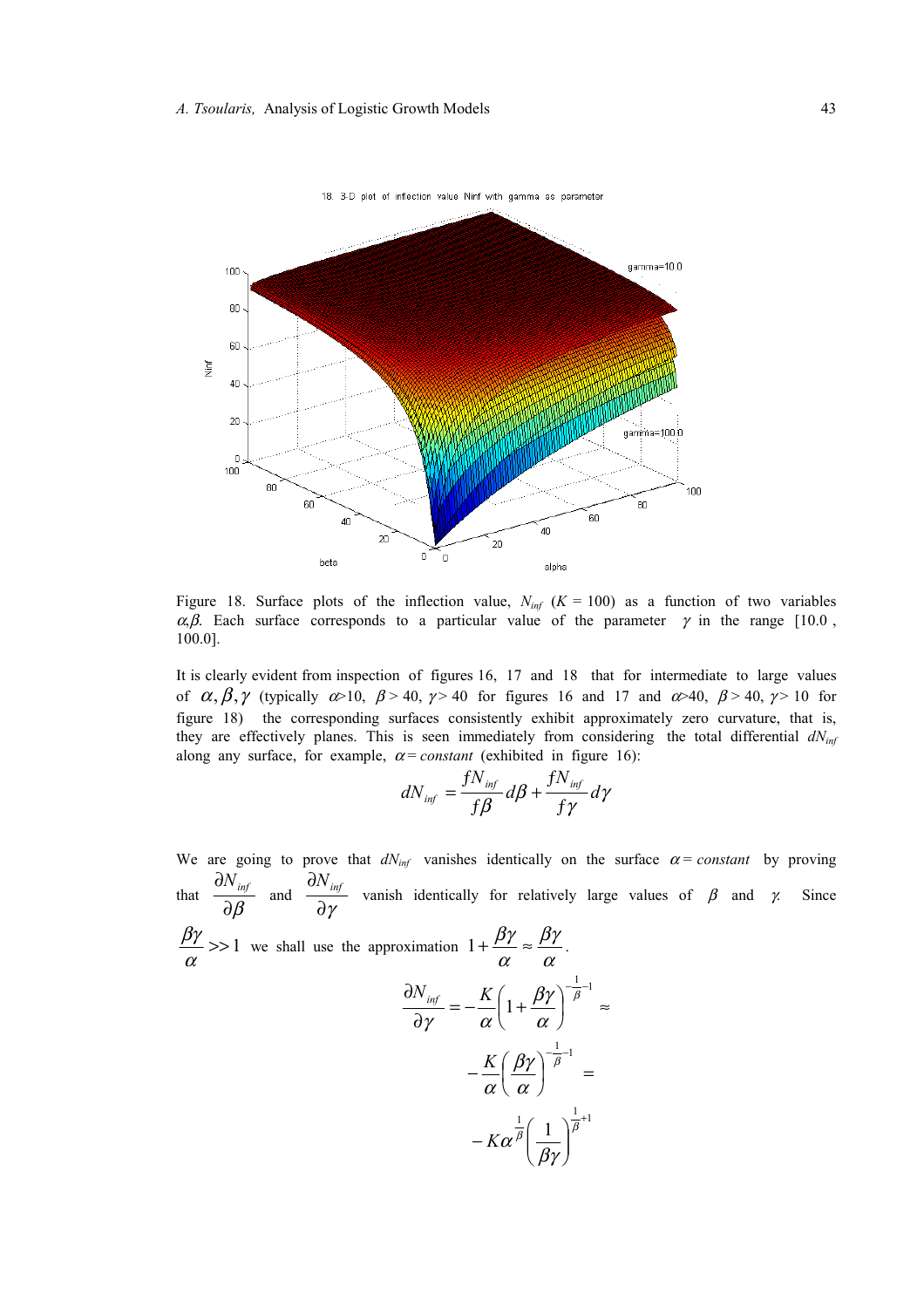Then

$$
\lim_{\beta \to \infty, \gamma \to \infty} \frac{\partial N_{\text{inf}}}{\partial \gamma} = \lim_{\beta \to \infty, \gamma \to \infty} \left[ -K\alpha^{\frac{1}{\beta}} \left( \frac{1}{\beta \gamma} \right)^{\frac{1}{\beta}+1} \right] = 0
$$

Next consider the limit of  $\frac{m}{\partial \beta}$  $\frac{\partial N_{\text{inf}}}{\partial \Omega}$  after rearranging terms:

$$
\frac{\partial N_{\text{inf}}}{\partial \beta} = \frac{K}{\beta} \left( 1 + \frac{\beta \gamma}{\alpha} \right)^{-\frac{1}{\beta}} \left[ \frac{1}{\beta} \ln \left( 1 + \frac{\beta \gamma}{\alpha} \right) - \frac{\frac{\gamma}{\alpha}}{1 + \frac{\beta \gamma}{\alpha}} \right] \approx
$$

$$
\frac{K}{\beta} \left( \frac{\beta \gamma}{\alpha} \right)^{-\frac{1}{\beta}} \left[ \frac{1}{\beta} \ln \left( \frac{\beta \gamma}{\alpha} \right) - \frac{1}{\beta} \right] =
$$

$$
K \left( \frac{\gamma}{\alpha} \right)^{1 - \frac{1}{\beta}} \frac{1}{\beta^{1 + \frac{1}{\beta}}} \left[ \frac{\ln \left( \frac{\beta \gamma}{\alpha} \right)}{\frac{\beta \gamma}{\alpha}} - \frac{\alpha}{\beta \gamma} \right]
$$

Then

$$
\lim_{\beta \to \infty, \gamma \to \infty} \frac{\partial N_{inf}}{\partial \beta} =
$$
\n
$$
\lim_{\beta \to \infty, \gamma \to \infty} K \left( \frac{\gamma}{\alpha} \right)^{1-\frac{1}{\beta}} \frac{1}{\beta^{\frac{1}{\beta}} \beta^{\frac{1}{\beta}} \beta^{\frac{1}{\beta}}}
$$
\n
$$
\lim_{\beta \to \infty, \gamma \to \infty} K \left( \frac{\gamma}{\alpha} \right)^{1-\frac{1}{\beta}} \frac{1}{\beta^{\frac{1}{\beta}} \beta^{\frac{1}{\beta}} \beta^{\frac{1}{\beta}}}
$$
\n
$$
\lim_{\beta \to \infty, \gamma \to \infty} K \left( \frac{\gamma}{\alpha} \right)^{1-\frac{1}{\beta}} = \frac{1}{\beta \gamma}
$$
\n
$$
\lim_{\beta \to \infty, \gamma \to \infty} K \left( \frac{\gamma}{\alpha} \right)^{1-\frac{1}{\beta}} = \frac{1}{\beta \gamma}
$$

since  $\lim_{y \to \infty} \frac{\ln y}{y} = 0$ , where  $y = \frac{\beta \gamma}{\alpha}$ , and  $\lim_{\beta \to \infty, \gamma \to \infty} \frac{\alpha}{\beta \gamma} = 0$  $\lim_{\beta \to \infty, \gamma \to \infty} \frac{\alpha}{\beta \gamma} = 0$ .

This directly implies that for an infinite configuration of any two parameters and a fixed (but relatively high) value of the remaining parameter, the time needed by the population (or growing organism) to reach a given inflection value,  $t_{inf}$ , is not unique, or equivalently, that a given inflection value, *Ninf* , can be attained via many different parameter values and hence at different times *tinf* .

# **5. Discussion**

The classical Logistic growth equation of Verhulst has been used a basis for several extended models. Each is shown to accommodate population or physical growth without the restriction that the maximum growth rate must, rather artificially, occur at half of the carrying capacity in the case of population dynamics, or maximum attainable dimension for physical growth, for the system being modelled. Properties and restrictions previously unreported for these models are identified and presented.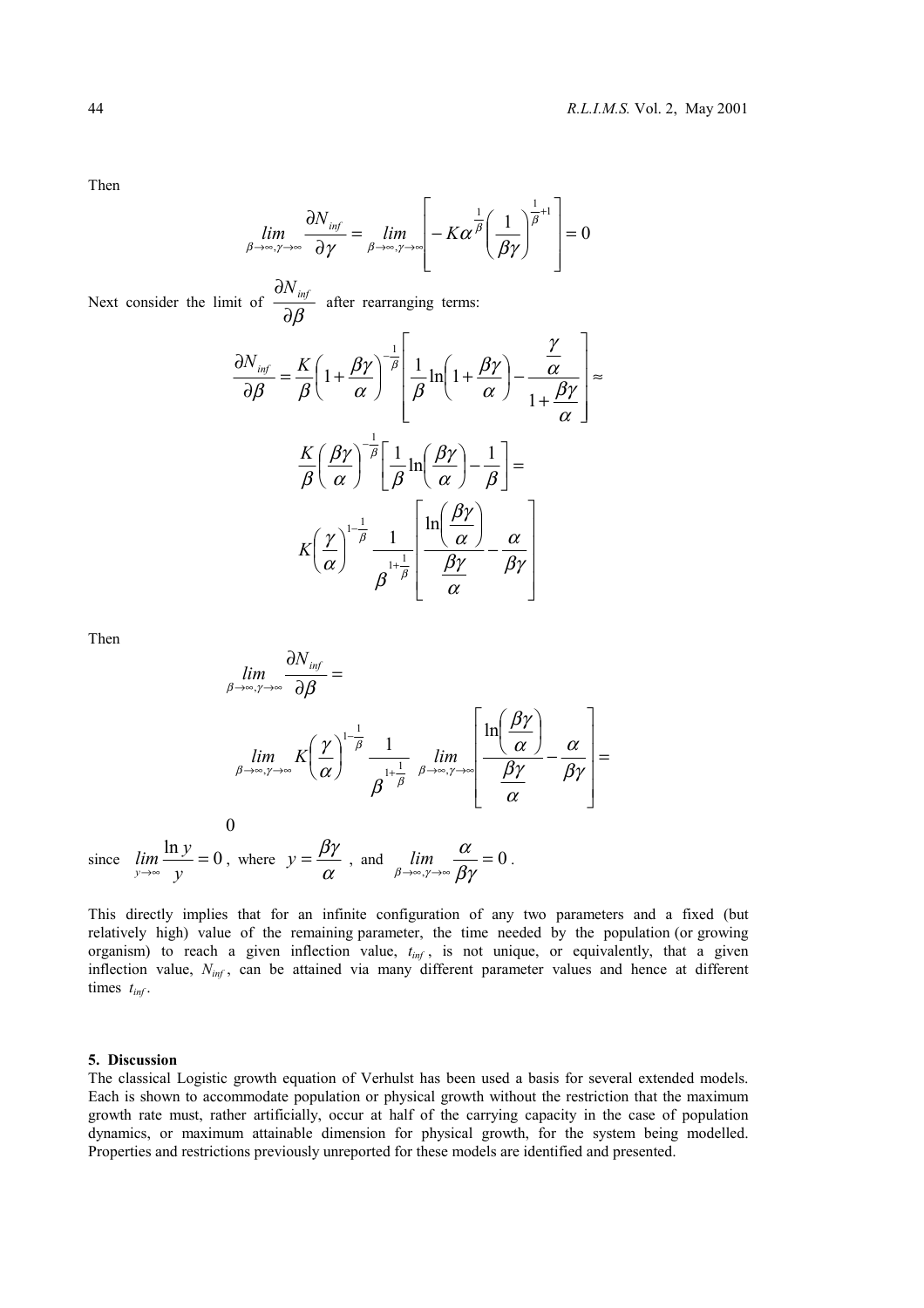A generalized form of logistic growth (13) has been introduced which encompasses extended logistic growth models as special cases. We have shown that the general solution to (13) is an Incomplete Beta Function which has been tabulated by Pearson [21]. In addition we have dealt rigorously, for the first time, with the population at the inflection point, *Ninf* , of all the growth models presented. Furthermore, for this generalised form, we have proved that for extreme values of certain parameters, the population will reach a fraction of the carrying capacity, *K*. This is a novel feature possessed by the generalized logistic growth curve alone and differentiates it from the Verhulst logistic growth curve (1) and the extended forms which have been discussed. It also emphasizes its modelling utility in situations where a biological population (or growing organism) is unable, for whatever reason, to reach the expected carrying capacity of the environment (or limiting dimension).

#### **References**

- [1] P.F. Verhulst, Notice sur la loi que la population suit dans son accroissement, Corr. Math. Physics, 10 (1838) 113.
- [2] T.Carlson, Über geschwindigkeit und grösse der hefevermehrung in würze, Biochem. Z, 57, (1913), 313-334.
- [3] R.Pearl, The growth of populations, Quarterly Review of Biology, 2, (1927), 532-548.
- [4] R.Pearl, Introduction of Medical Biometry and Statistics, Saunders, Philadelphia, 1930.
- [5] B.J.T. Morgan, Stochastic models of groupings changes, Advances in Applied Probability, 8, (1976), 30-57.
- [6] C.J.Krebs, The Experimental Analysis of Distribution and Abundance, Harper and Row, New York, 1985.
- [7] T.C.Fisher, R.H.Fry, Tech. Forecasting Soc. Changes, 3, (1971), 75.
- [8] C.Marchetti, N.Nakicenovic, The Dynamics of Energy Systems and the Logistic Substitution Model, Int. Inst. for Appl. Sys. Anal., Laxenburg, Austria, 1980.
- [9] R.Herman, E.W.Montroll, Proceedings of the National Academy of Sciences, USA, 69, (1972), 3019.
- [10] A.J.Lotka, Elements of Mathematical Biology, DOVER, New York, 1956.
- [11] R.Pearl, L.J.Reed, On the rate of growth of the population of United States since 1790 and its mathematical representation, Proceedings National Academy of Sciences USA, G (1920), 275.
- [12] F.J.Richards, A Flexible Growth Function for Empirical Use, Journal of Experimental Botany, 10(29), (1959), 290-300.
- [13] L.Von.Bertalanffy, "A quantitative theory of organic growth, Human Biology, 10(2), (1938), 181-213.
- [14] J.A.Nelder, The fitting of a generalization of the logistic curve, Biometrics, 17, (1961), 89-110.
- [15] A.A.Blumberg, Logistic Growth Rate Functions, Journal of Theoretical Biology, 21, (1968), 42-44.
- [16] M.E.Turner, B.A.Blumenstein , J.L.Sebaugh , A generalization of the logistic law of growth, Biometrics, 25, (1969), 577-580.
- [17] M.E.Turner, E.Bradley, K.Kirk, K.Pruitt, A Theory of Growth, Mathematical Biosciences, 29, (1976), 367-373.
- [18] R.Buis, On the Generalization of the Logistic Law of Growth, Acta Biotheoretica, 39, (1991), 185-195.
- [19] J.W.Haefner , Modeling Biological Systems, ITP, 1996.
- [20] H.McCallum, Population Parameters: Estimation for Ecological Models, Blackwell Science, UK 2000.
- [21] K.Pearson, Tables of the Incomplete Beta Function, Library Binding, Lubrecht and Cramer Ltd., 1968.